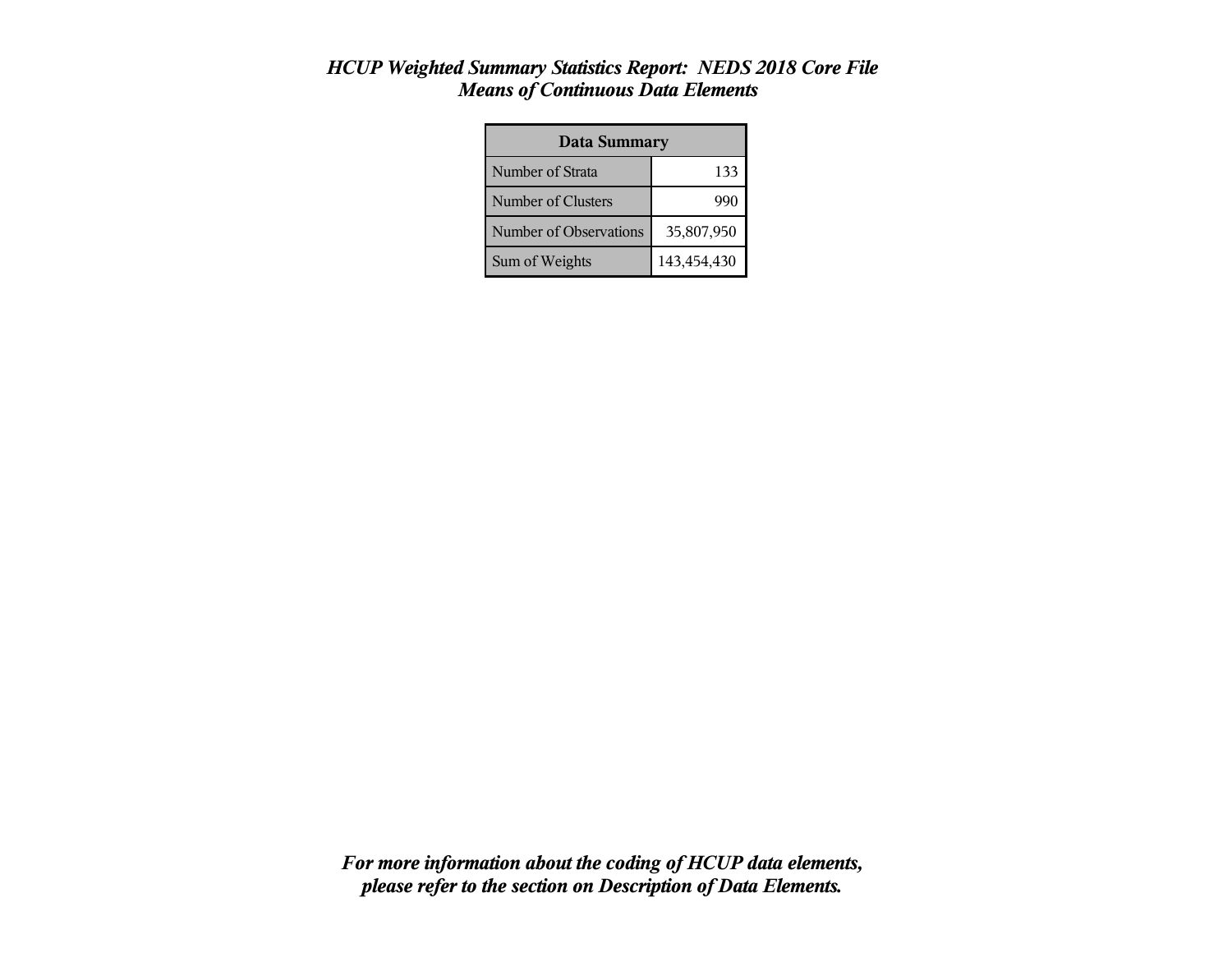|                             |                                                                                                                               | <b>Statistics</b> |                  |                  |                |       |                                   |                 |          |
|-----------------------------|-------------------------------------------------------------------------------------------------------------------------------|-------------------|------------------|------------------|----------------|-------|-----------------------------------|-----------------|----------|
| <b>Variable</b>             | Label                                                                                                                         | N                 | N Miss           | Min              | <b>Max</b>     | Mean  | <b>Std</b><br>Error<br>of<br>Mean | 95% CL for Mean |          |
| AGE                         | Age in years at admission                                                                                                     | 35,807,507        | 443              | $\theta$         | 90             | 40.71 | 0.45                              | 39.82617        | 41.58713 |
| <b>AMONTH</b>               | Admission month                                                                                                               | 32,510,784        | 3,297,166        | 1                | 12             | 6.46  | 0.01                              | 6.44401         | 6.46636  |
| <b>AWEEKEND</b>             | Admission day is a weekend                                                                                                    | 35,807,758        | 192              | $\boldsymbol{0}$ | $\mathbf{1}$   | 0.27  | 0.00                              | 0.27396         | 0.27576  |
| <b>DIED VISIT</b>           | Died in the ED $(1)$ , Died in the hospital $(2)$ ,<br>$did$ not die $(0)$                                                    | 35,772,586        | 35,364           | $\theta$         | 2              | 0.01  | 0.00                              | 0.00802         | 0.00883  |
| DISP ED                     | Disposition of patient (uniform) from ED                                                                                      | 35,807,950        | $\theta$         | 1                | 99             | 2.43  | 0.03                              | 2.35813         | 2.49530  |
| <b>DQTR</b>                 | Discharge quarter                                                                                                             | 35,722,146        | 85,804           | 1                | 4              | 2.48  | 0.00                              | 2.48144         | 2.48842  |
| <b>EDEVENT</b>              | Type of ED Event                                                                                                              | 35,807,950        | $\mathbf{0}$     | 1                | 99             | 1.29  | 0.03                              | 1.23653         | 1.34844  |
| <b>FEMALE</b>               | Indicator of sex                                                                                                              | 35,805,949        | 2,001            | $\boldsymbol{0}$ | 1              | 0.55  | 0.00                              | 0.55018         | 0.55540  |
| I10 INJURY                  | Injury ICD-10-CM diagnosis reported on<br>record (1: First-listed injury; 2: Other than<br>first-listed injury; 0: No injury) | 35,807,950        | $\Omega$         | 0                | $\overline{2}$ | 0.21  | 0.00                              | 0.20951         | 0.21571  |
| <b>I10 INJURY CUT</b>       | Mechanism of injury: cut or pierce                                                                                            | 35,807,950        | $\boldsymbol{0}$ | $\theta$         | $\mathbf{1}$   | 0.01  | 0.00                              | 0.01228         | 0.01317  |
| <b>I10 INJURY DROWN</b>     | Mechanism of injury: drowning or<br>submersion                                                                                | 35,807,950        | $\theta$         | $\theta$         | $\mathbf{1}$   | 0.00  | 0.00                              | 0.00010         | 0.00012  |
| <b>I10 INJURY FALL</b>      | Mechanism of injury: fall                                                                                                     | 35,807,950        | $\boldsymbol{0}$ | $\theta$         | $\mathbf{1}$   | 0.06  | 0.00                              | 0.05536         | 0.05918  |
| <b>I10 INJURY FIRE</b>      | Mechanism of injury: fire, flame, hot object,<br>or hot substance                                                             | 35,807,950        | $\theta$         | 0                | 1.             | 0.00  | 0.00                              | 0.00219         | 0.00242  |
| <b>I10 INJURY FIREARM</b>   | Mechanism of injury: firearm                                                                                                  | 35,807,950        | $\boldsymbol{0}$ | $\theta$         | $\mathbf{1}$   | 0.00  | 0.00                              | 0.00046         | 0.00061  |
| <b>I10 INJURY MACHINERY</b> | Mechanism of injury: machinery                                                                                                | 35,807,950        | $\overline{0}$   | $\theta$         | $\mathbf{1}$   | 0.00  | 0.00                              | 0.00089         | 0.00099  |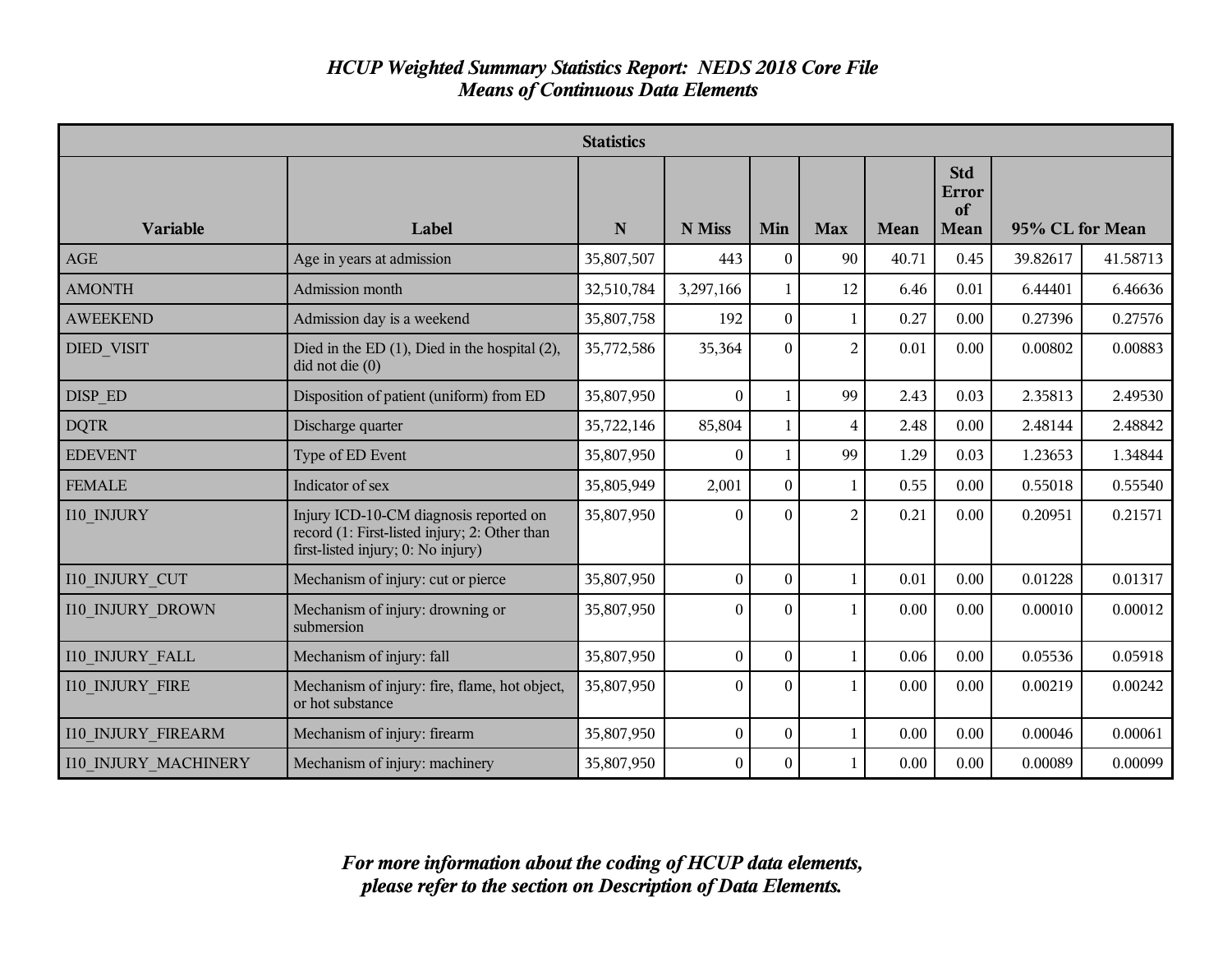|                               |                                                                                                                                                      | <b>Statistics</b> |                  |                  |              |             |                                   |                 |         |
|-------------------------------|------------------------------------------------------------------------------------------------------------------------------------------------------|-------------------|------------------|------------------|--------------|-------------|-----------------------------------|-----------------|---------|
| <b>Variable</b>               | Label                                                                                                                                                | N                 | N Miss           | Min              | <b>Max</b>   | <b>Mean</b> | <b>Std</b><br>Error<br>of<br>Mean | 95% CL for Mean |         |
| <b>I10 INJURY MVT</b>         | Mechanism of injury: motor vehicle traffic,<br>including the occupant of a car,<br>motorcyclist, pedal cyclist, pedestrian, other,<br>or unspecified | 35,807,950        | $\Omega$         | $\Omega$         | 1            | 0.02        | 0.00                              | 0.01658         | 0.01821 |
| <b>I10 INJURY NATURE</b>      | Mechanism of injury: natural or<br>environmental, included venomous and<br>nonvenomous bites and stings                                              | 35,807,950        | $\theta$         | $\theta$         | $\mathbf{1}$ | 0.01        | 0.00                              | 0.00828         | 0.00888 |
| 110 INJURY OVEREXERTION       | Mechanism of injury: overexertion                                                                                                                    | 35,807,950        | $\theta$         | $\theta$         | 1            | 0.01        | 0.00                              | 0.01024         | 0.01112 |
| <b>I10 INJURY POISON</b>      | Mechanism of injury: poisoning, including<br>drugs and nondrugs                                                                                      | 35,807,950        | $\theta$         | $\theta$         | $\mathbf{1}$ | 0.01        | 0.00                              | 0.00745         | 0.00800 |
| <b>I10 INJURY STRUCK</b>      | Mechanism of injury: struck by or against                                                                                                            | 35,807,950        | $\boldsymbol{0}$ | $\boldsymbol{0}$ | $\mathbf{1}$ | 0.03        | 0.00                              | 0.02470         | 0.02653 |
| <b>I10 INJURY SUFFOCATION</b> | Mechanism of injury: suffocation                                                                                                                     | 35,807,950        | $\mathbf{0}$     | $\theta$         | 1            | 0.00        | 0.00                              | 0.00052         | 0.00060 |
| <b>I10 INTENT ASSAULT</b>     | Intent of injury: assault                                                                                                                            | 35,807,950        | $\boldsymbol{0}$ | $\theta$         | 1            | 0.01        | 0.00                              | 0.00729         | 0.00805 |
| <b>I10 INTENT SELF HARM</b>   | Intent of injury: intentional self-harm                                                                                                              | 35,807,950        | $\boldsymbol{0}$ | $\theta$         | $\mathbf{1}$ | 0.00        | 0.00                              | 0.00317         | 0.00346 |
| 110 INTENT UNINTENTIONAL      | Intent of injury: unintentional                                                                                                                      | 35,807,950        | $\boldsymbol{0}$ | $\theta$         | $\mathbf{1}$ | 0.16        | 0.00                              | 0.15509         | 0.16470 |
| I10 MULTINJURY                | Multiple ICD-10-CM injuries reported on<br>record                                                                                                    | 35,807,950        | $\theta$         | $\Omega$         | 1            | 0.05        | 0.00                              | 0.05083         | 0.05369 |
| <b>I10 NDX</b>                | ICD-10-CM Number of diagnoses on this<br>record                                                                                                      | 35,807,950        | $\theta$         | $\theta$         | 35           | 5.52        | 0.07                              | 5.38096         | 5.66185 |
| PAY1                          | Primary expected payer (uniform)                                                                                                                     | 35,781,188        | 26,762           | 1                | 6            | 2.43        | 0.01                              | 2.40660         | 2.44750 |
| PAY2                          | Secondary expected payer (uniform)                                                                                                                   | 7,167,926         | 28,640,024       | $\mathbf{1}$     | 6            | 3.04        | 0.05                              | 2.94502         | 3.13254 |
| PL NCHS                       | Patient Location: NCHS Urban-Rural Code                                                                                                              | 35,580,739        | 227,211          | 1                | 6            | 2.69        | 0.04                              | 2.61740         | 2.76224 |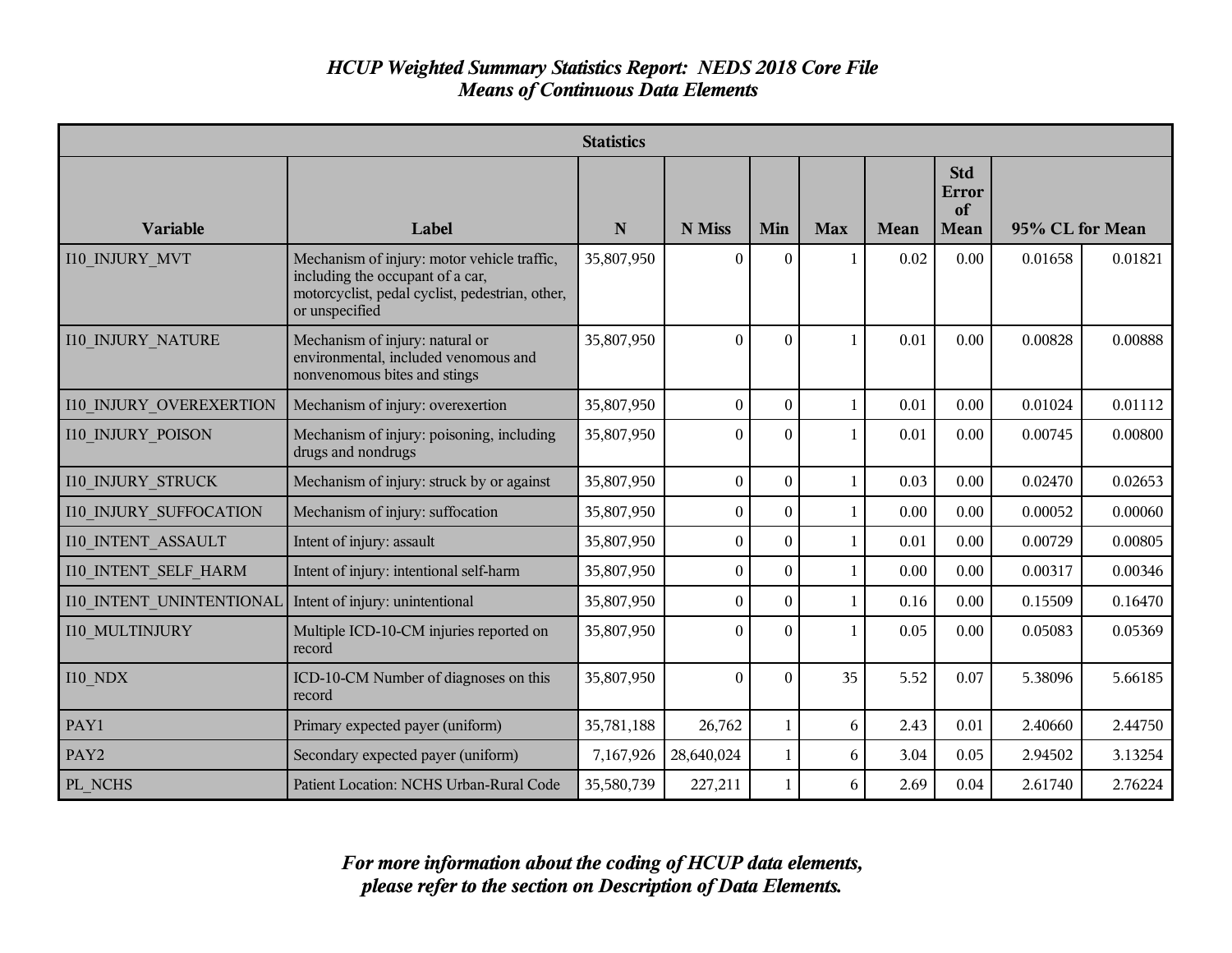| <b>Statistics</b>  |                                                                   |            |           |           |            |          |                                          |                 |            |
|--------------------|-------------------------------------------------------------------|------------|-----------|-----------|------------|----------|------------------------------------------|-----------------|------------|
| <b>Variable</b>    | Label                                                             | N          | N Miss    | Min       | <b>Max</b> | Mean     | <b>Std</b><br>Error<br>of<br><b>Mean</b> | 95% CL for Mean |            |
| TOTCHG ED          | Total charge for ED services                                      | 29,952,766 | 5,855,184 | 100       | 929,746    | 4,136.98 | 99.11                                    | 3942.41789      | 4331.55130 |
| <b>YEAR</b>        | Calendar year                                                     | 35,807,950 |           | 0   2,018 | 2,018      | 2,018.00 | 0.00                                     | 2018.00000      | 2018.00000 |
| <b>ZIPINC QRTL</b> | Median household income national quartile<br>for patient ZIP Code | 35,190,351 | 617,599   |           | 4          | 2.17     | 0.02                                     | 2.11621         | 2.21388    |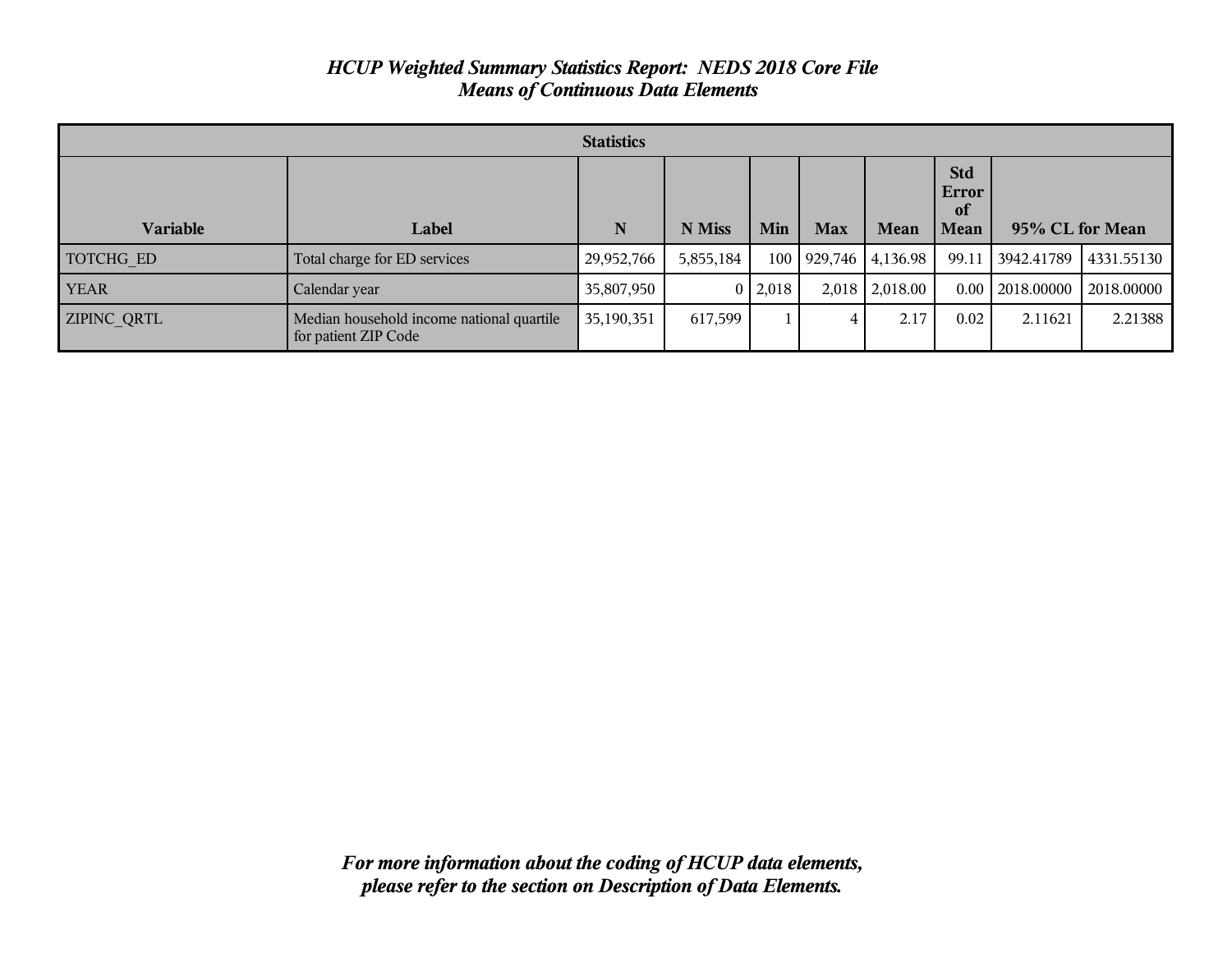| <b>AGE</b>              | Frequency | Percent |
|-------------------------|-----------|---------|
| $\therefore$ Missing    | 660       | 0.00    |
| .A: Invalid             | $\leq 10$ | $***$   |
| .C: Inconsistent        | 1,065     | 0.00    |
| $\overline{0}$          | 3,548,483 | 2.47    |
| $\mathbf{1}$            | 2,779,919 | 1.94    |
| $\overline{2}$          | 3,071,099 | 2.14    |
| $\overline{\mathbf{3}}$ | 1,665,368 | 1.16    |
| $\overline{4}$          | 1,423,220 | 0.99    |
| 5                       | 1,344,276 | 0.94    |
| 6                       | 1,195,010 | 0.83    |
| 7                       | 1,773,072 | 1.24    |
| 8                       | 1,011,876 | 0.71    |
| 9                       | 1,008,733 | 0.70    |
| 10                      | 1,006,992 | 0.70    |
| 11                      | 981,975   | 0.68    |
| 12                      | 1,578,212 | 1.10    |
| 13                      | 988,911   | 0.69    |
| 14                      | 1,065,402 | 0.74    |
| 15                      | 1,140,293 | 0.79    |
| 16                      | 1,687,040 | 1.18    |
| 17                      | 1,361,133 | 0.95    |
| 18                      | 1,613,204 | 1.12    |
| 19                      | 2,120,070 | 1.48    |
| 20                      | 1,769,452 | 1.23    |
| 21                      | 1,800,384 | 1.26    |
| 22                      | 2,853,318 | 1.99    |
| 23                      | 1,838,834 | 1.28    |
| 24                      | 1,888,822 | 1.32    |
| 25                      | 1,937,823 | 1.35    |
| 26                      | 1,969,301 | 1.37    |
| 27                      | 3,118,089 | 2.17    |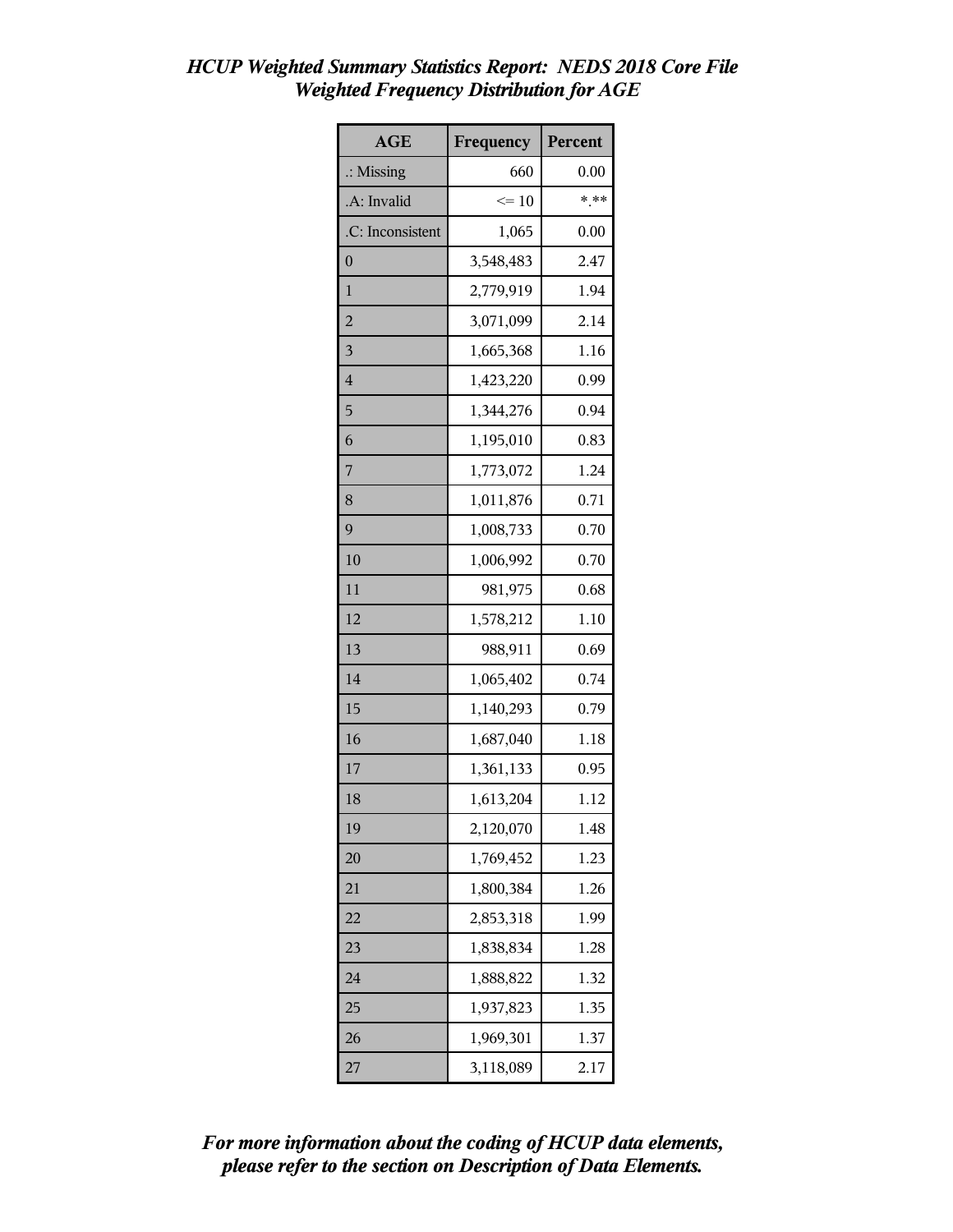| <b>AGE</b> | Frequency | Percent |
|------------|-----------|---------|
| 28         | 2,016,696 | 1.41    |
| 29         | 1,960,482 | 1.37    |
| 30         | 1,904,182 | 1.33    |
| 31         | 1,833,246 | 1.28    |
| 32         | 2,797,610 | 1.95    |
| 33         | 1,778,345 | 1.24    |
| 34         | 1,713,468 | 1.19    |
| 35         | 1,719,451 | 1.20    |
| 36         | 1,704,625 | 1.19    |
| 37         | 2,600,072 | 1.81    |
| 38         | 1,656,248 | 1.15    |
| 39         | 1,586,650 | 1.11    |
| 40         | 1,536,057 | 1.07    |
| 41         | 1,483,508 | 1.03    |
| 42         | 2,202,865 | 1.54    |
| 43         | 1,402,866 | 0.98    |
| 44         | 1,384,333 | 0.96    |
| 45         | 1,407,062 | 0.98    |
| 46         | 1,468,810 | 1.02    |
| 47         | 2,354,493 | 1.64    |
| 48         | 1,535,721 | 1.07    |
| 49         | 1,497,906 | 1.04    |
| 50         | 1,485,458 | 1.04    |
| 51         | 1,509,818 | 1.05    |
| 52         | 2,337,481 | 1.63    |
| 53         | 1,606,940 | 1.12    |
| 54         | 1,642,401 | 1.14    |
| 55         | 1,640,093 | 1.14    |
| 56         | 1,633,842 | 1.14    |
| 57         | 2,421,870 | 1.69    |
| 58         | 1,590,190 | 1.11    |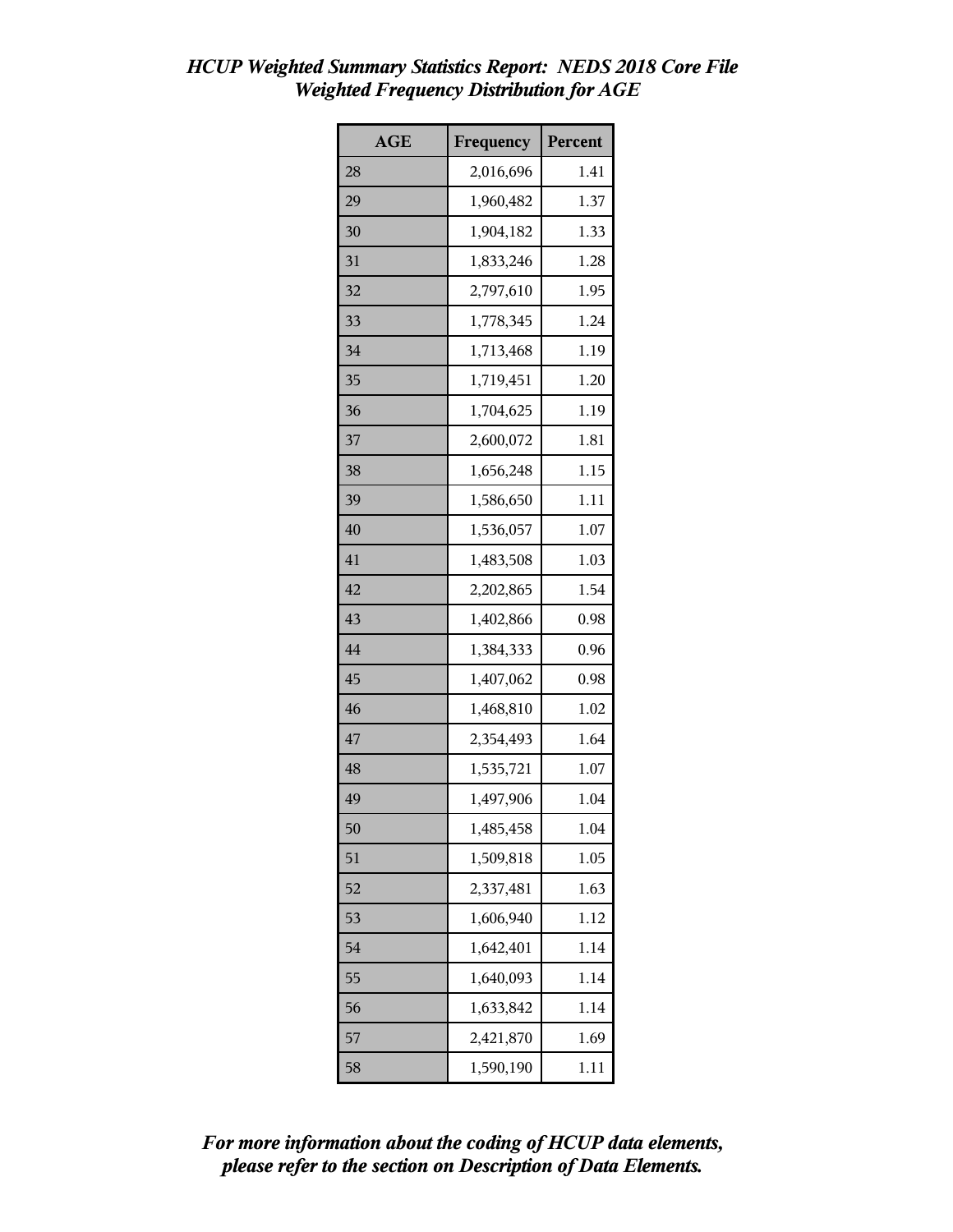| <b>AGE</b> | Frequency | Percent |
|------------|-----------|---------|
| 59         | 1,552,969 | 1.08    |
| 60         | 1,522,657 | 1.06    |
| 61         | 1,498,314 | 1.04    |
| 62         | 2,141,145 | 1.49    |
| 63         | 1,384,467 | 0.97    |
| 64         | 1,331,573 | 0.93    |
| 65         | 1,327,946 | 0.93    |
| 66         | 1,291,785 | 0.90    |
| 67         | 1,901,250 | 1.33    |
| 68         | 1,229,023 | 0.86    |
| 69         | 1,232,705 | 0.86    |
| 70         | 1,243,455 | 0.87    |
| 71         | 1,291,311 | 0.90    |
| 72         | 1,620,669 | 1.13    |
| 73         | 1,031,833 | 0.72    |
| 74         | 1,058,418 | 0.74    |
| 75         | 1,100,076 | 0.77    |
| 76         | 1,011,608 | 0.71    |
| 77         | 1,417,305 | 0.99    |
| 78         | 924,272   | 0.64    |
| 79         | 903,339   | 0.63    |
| 80         | 879,824   | 0.61    |
| 81         | 833,962   | 0.58    |
| 82         | 1,189,160 | 0.83    |
| 83         | 791,665   | 0.55    |
| 84         | 731,924   | 0.51    |
| 85         | 712,308   | 0.50    |
| 86         | 679,751   | 0.47    |
| 87         | 920,411   | 0.64    |
| 88         | 602,536   | 0.42    |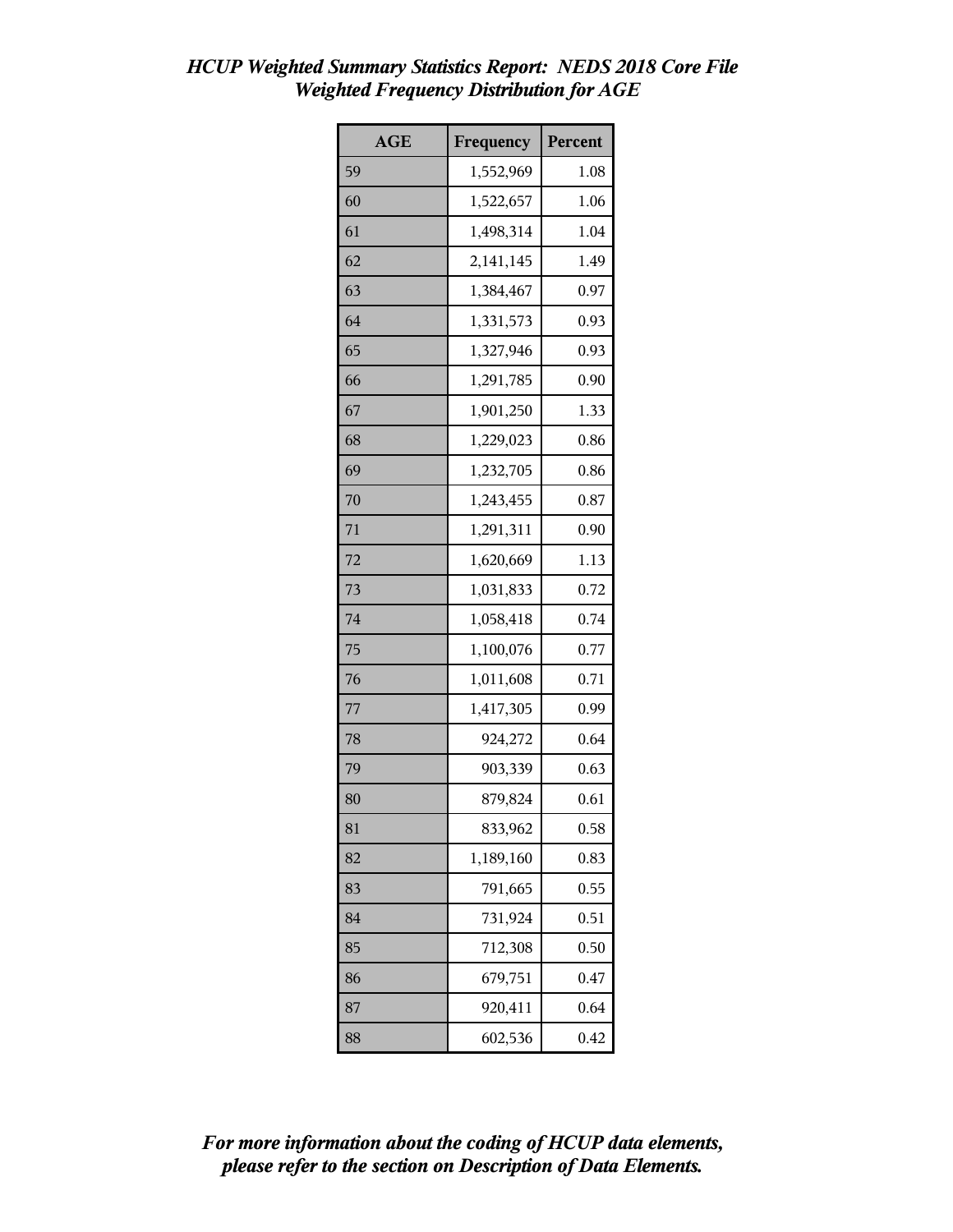| <b>AGE</b>  | <b>Frequency</b> | Percent |
|-------------|------------------|---------|
| -89         | 538,369          | 0.38    |
| 90 or older | 2,603,571        | 1.81    |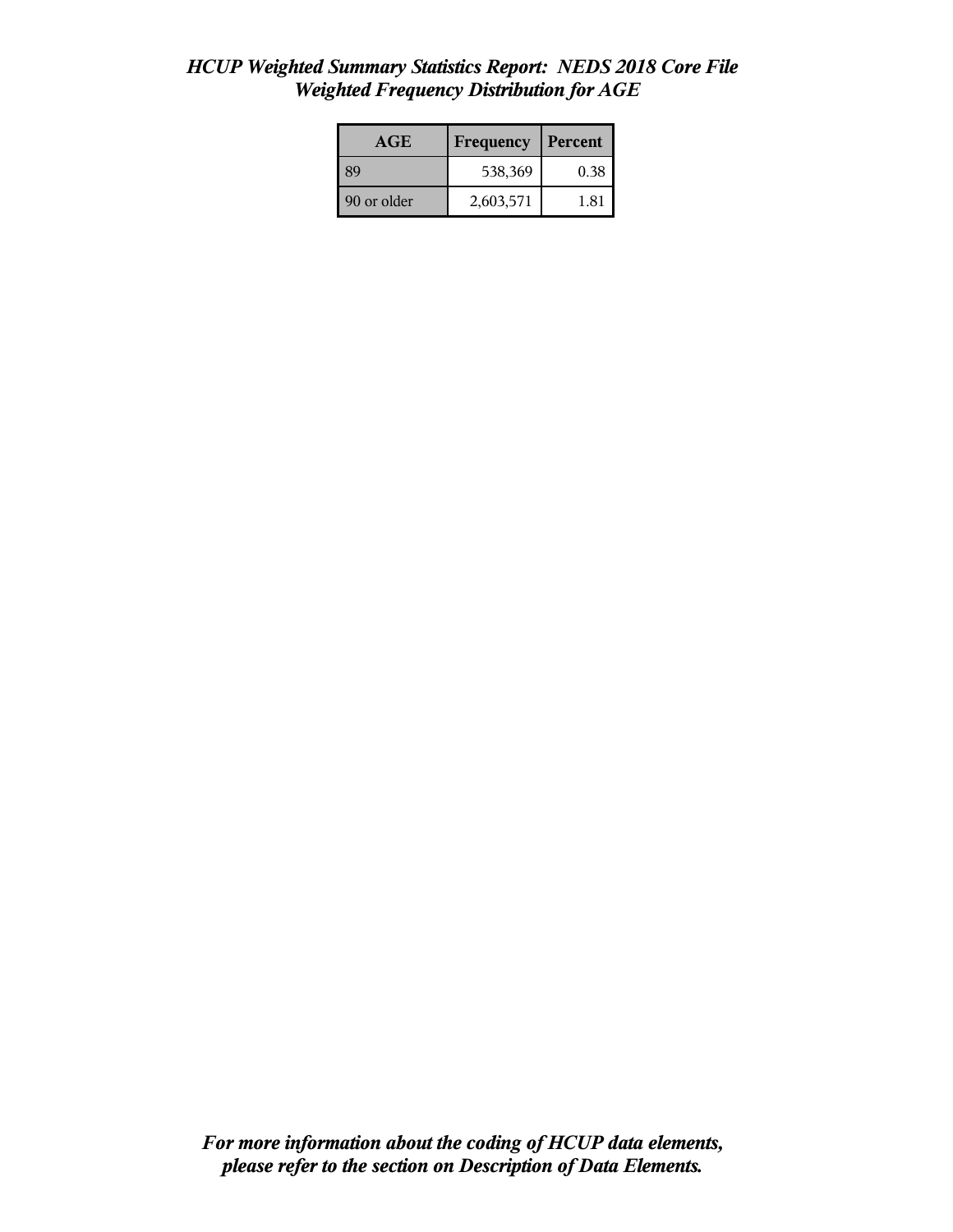| <b>AMONTH</b>        | Frequency  | Percent |
|----------------------|------------|---------|
| $\therefore$ Missing | 13,104,131 | 9.13    |
| 1 : January          | 11,854,742 | 8.26    |
| $2:$ February        | 10,640,430 | 7.42    |
| 3 : March            | 10,892,643 | 7.59    |
| $4:$ April           | 10,508,595 | 7.33    |
| $5:$ May             | 11,105,027 | 7.74    |
| $6:$ June            | 10,523,170 | 7.34    |
| $7:$ July            | 10,970,038 | 7.65    |
| $8:$ August          | 10,968,250 | 7.65    |
| 9 : September        | 10,759,698 | 7.50    |
| 10: October          | 10,834,615 | 7.55    |
| 11: November         | 10,313,838 | 7.19    |
| 12 : December        | 10,979,253 | 7.65    |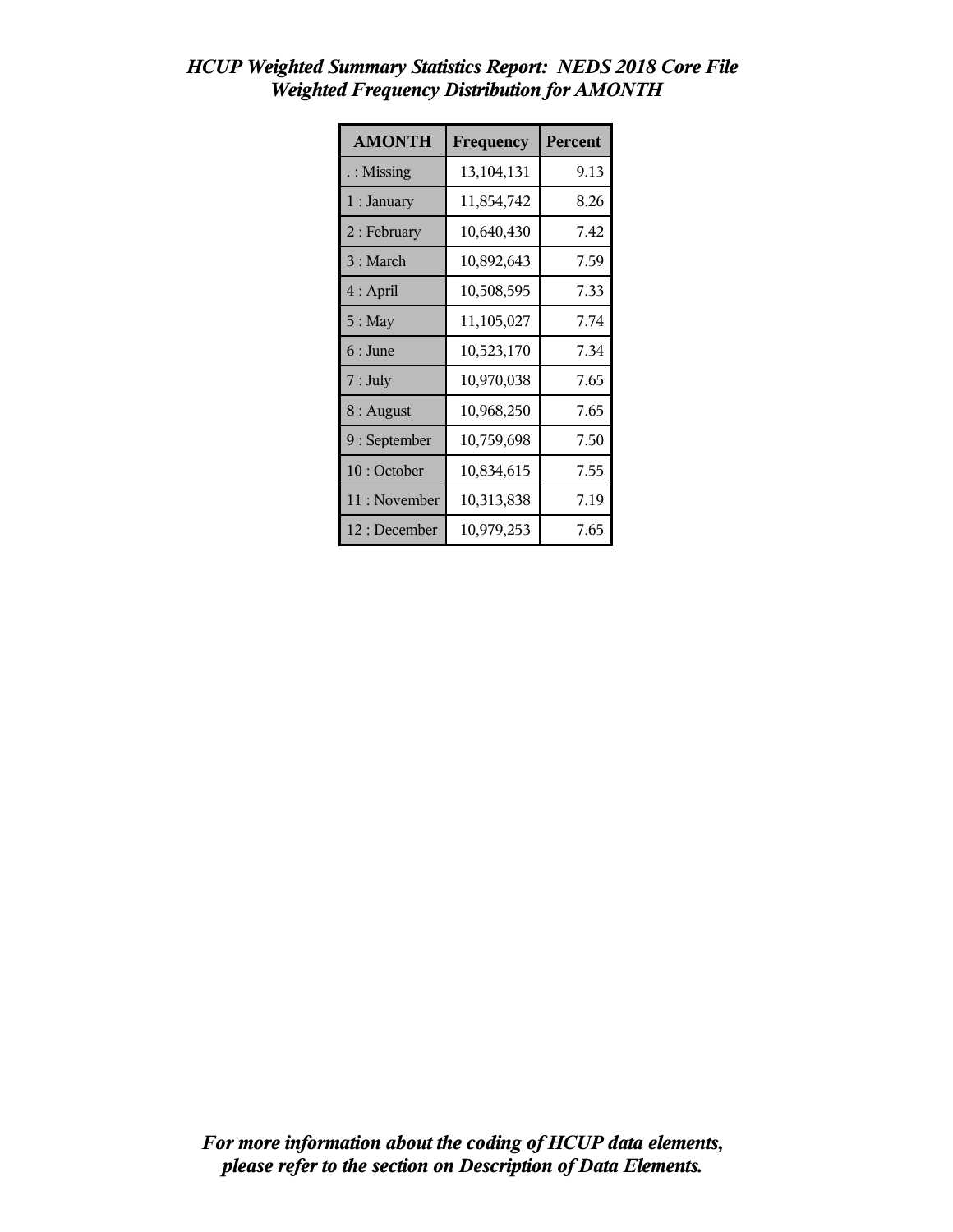| <b>AWEEKEND</b>     | Frequency   | Percent |
|---------------------|-------------|---------|
| : Missing           | 866         | 0.00    |
| 0 : Monday-Friday   | 104,023,806 | 72.51   |
| 1 : Saturday-Sunday | 39,429,758  | 27.49   |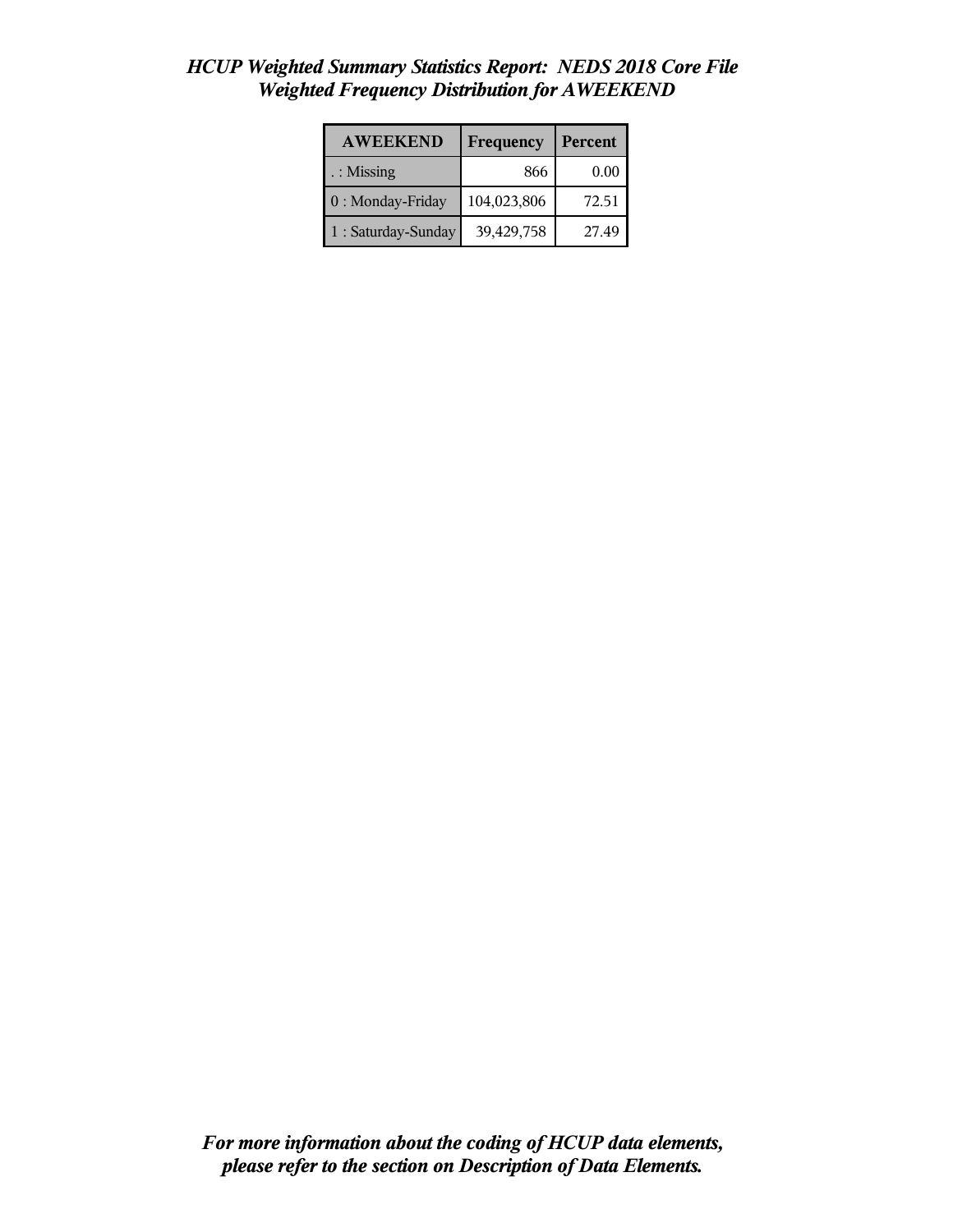| <b>DIED VISIT</b>       | Frequency   | Percent |
|-------------------------|-------------|---------|
| $\therefore$ Missing    | 171,213     | 0.12    |
| 0: Did not die          | 142,585,632 | 99.39   |
| 1: Died in the ED       | 188,313     | 0.13    |
| 2: Died in the hospital | 509,272     | 0.36    |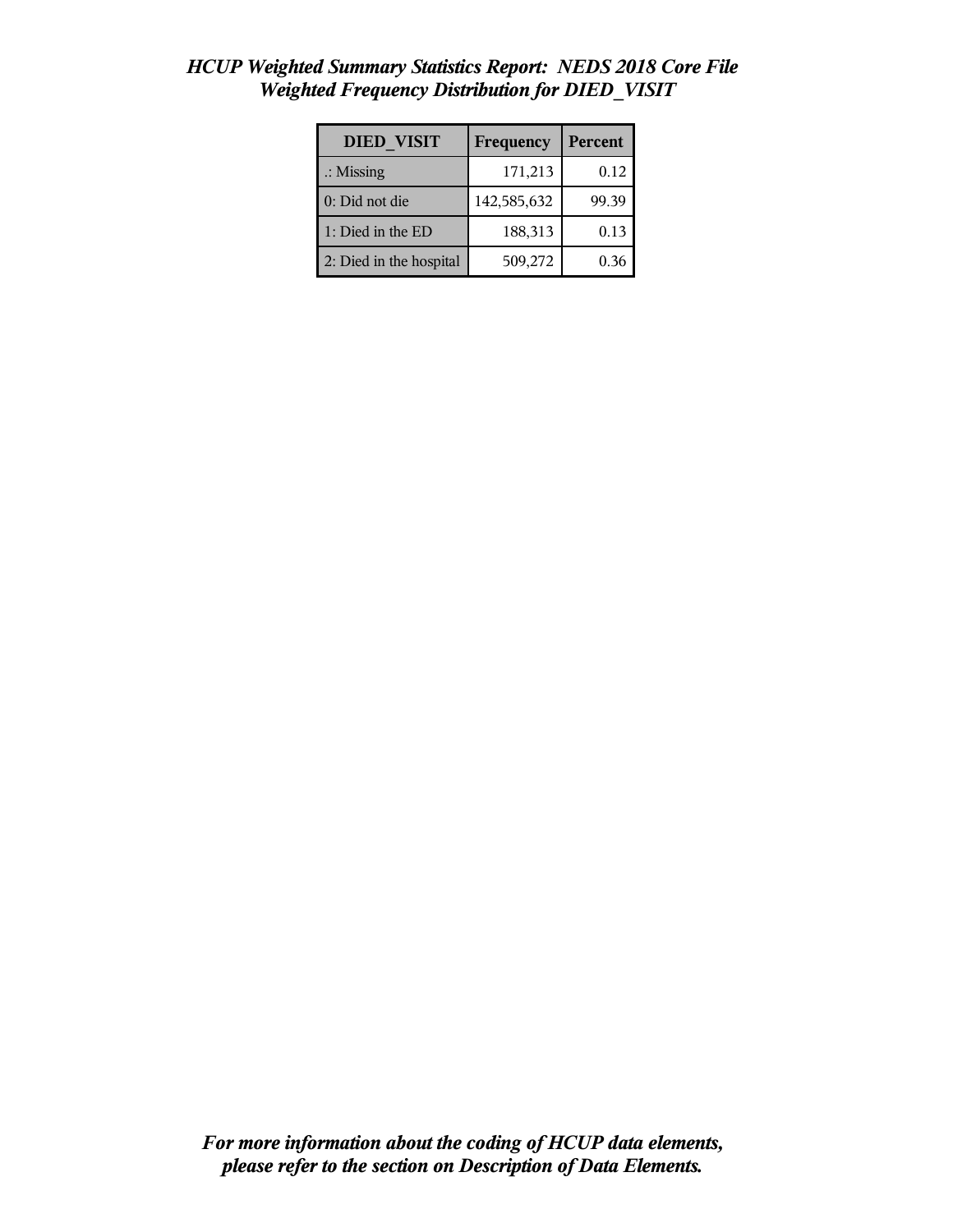|           | <b>DISCWT</b> Frequency | Percent |
|-----------|-------------------------|---------|
| Non-blank | 143,454,430             | 100.00  |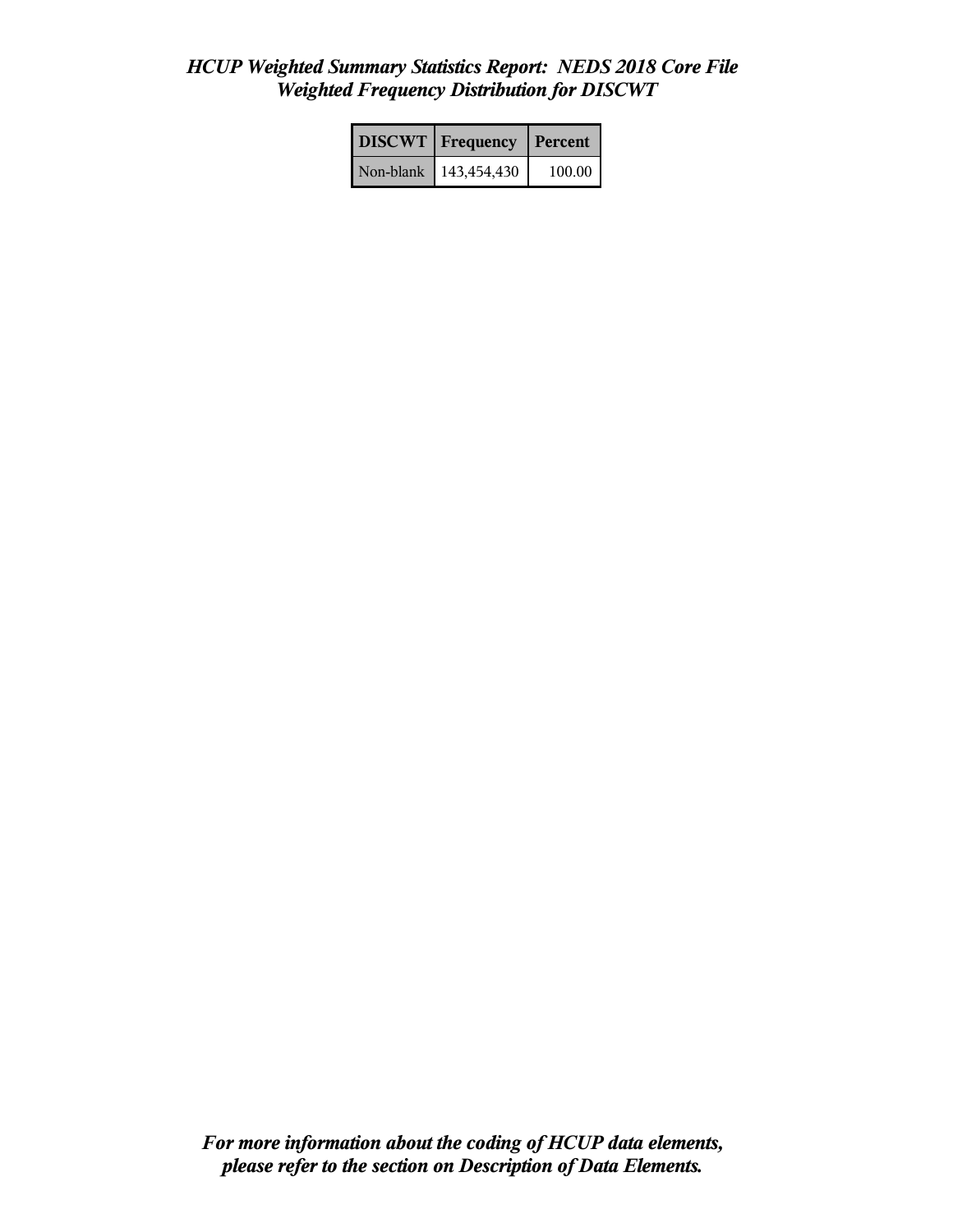| <b>DISP ED</b>                                         | Frequency   | <b>Percent</b> |
|--------------------------------------------------------|-------------|----------------|
| 1: Routine                                             | 116,243,471 | 81.03          |
| 2: Transfer: short-term hospital                       | 2,292,546   | 1.60           |
| 5: Transfer: other type of facility                    | 2,070,859   | 1.44           |
| 6: Home health care                                    | 391,297     | 0.27           |
| 7: Against medical advice                              | 2,043,167   | 1.42           |
| 9: Admitted as an inpatient to this hospital           | 20,061,853  | 13.98          |
| 20: Died in ED                                         | 188,313     | 0.13           |
| 98: Not admitted to this hospital, destination unknown | 161,929     | 0.11           |
| 99: Discharged alive, destination unknown              | 996         | 0.00           |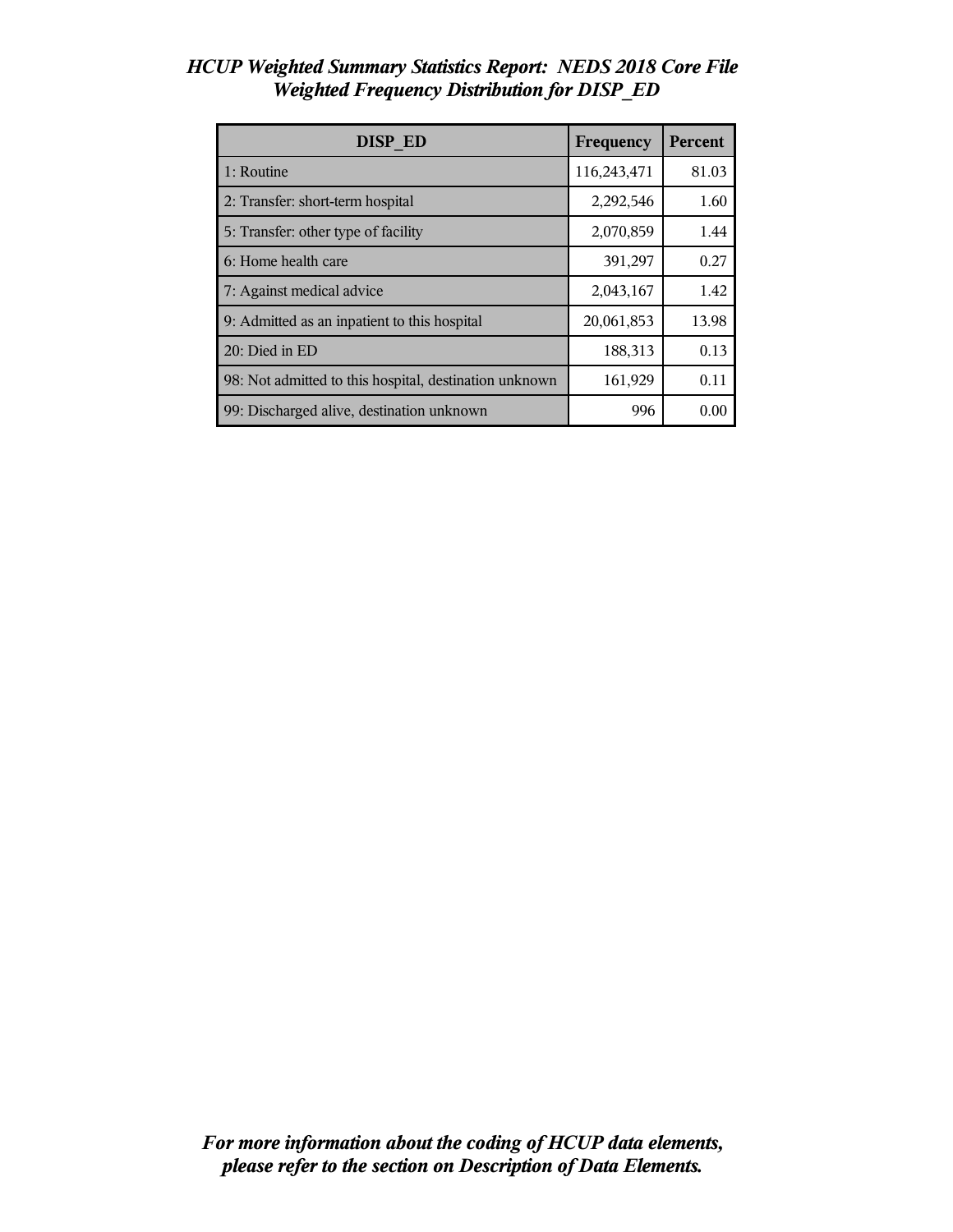| <b>DQTR</b>          | Frequency  | <b>Percent</b> |
|----------------------|------------|----------------|
| $\therefore$ Missing | 339,270    | 0.24           |
| 1: First quarter     | 36,858,734 | 25.69          |
| 2: Second quarter    | 35,263,348 | 24.58          |
| 3: Third quarter     | 35,726,315 | 24.90          |
| 4: Fourth quarter    | 35,266,764 | 24.58          |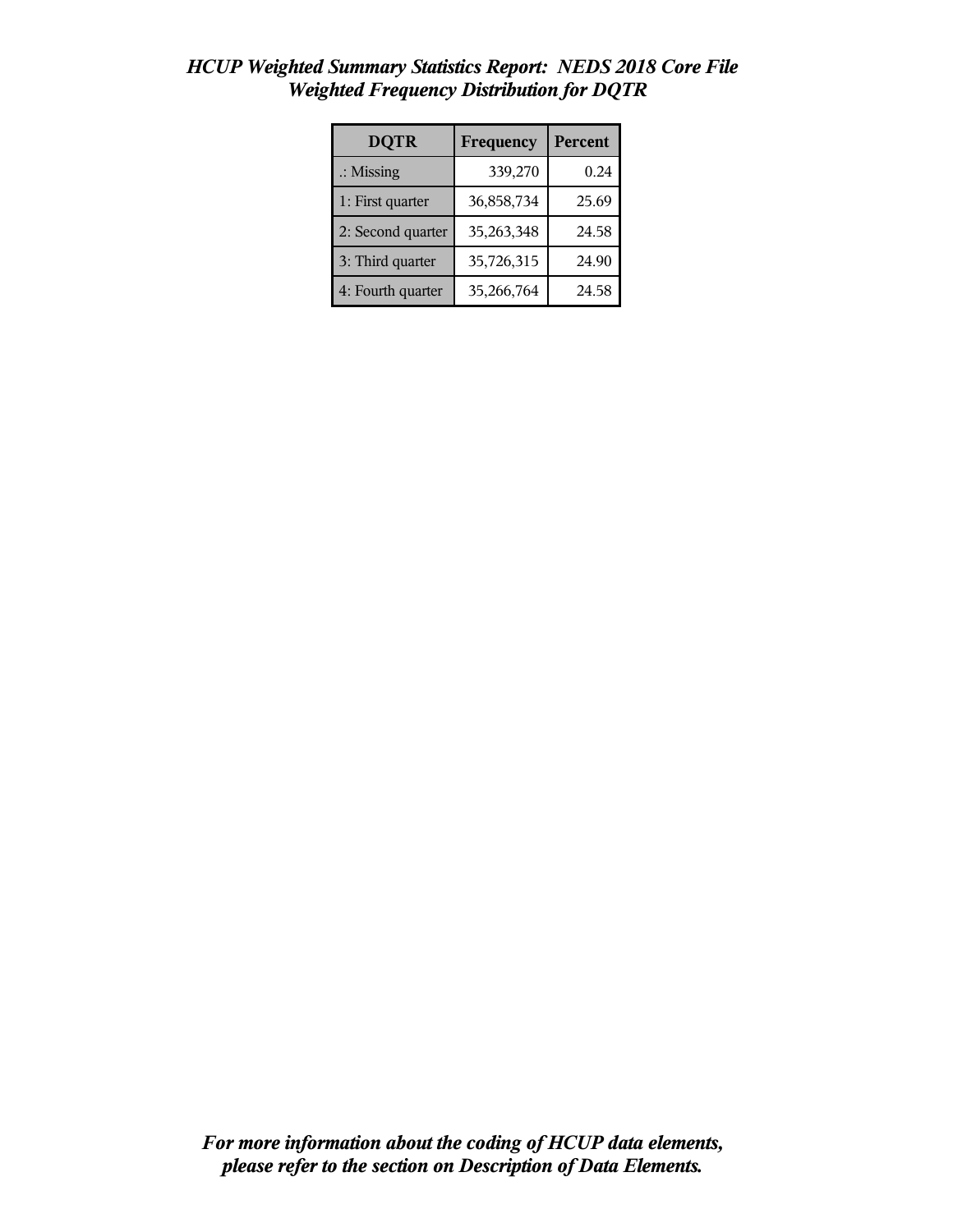| <b>EDEVENT</b>                                                                           | Frequency   | <b>Percent</b> |
|------------------------------------------------------------------------------------------|-------------|----------------|
| 1: ED visit in which the patient is treated and released                                 | 120,748,793 | 84.17          |
| 2: ED visit in which the patient is admitted to this same hospital                       | 20,061,853  | 13.98          |
| 3: ED visit in which the patient is transferred to another short-term hospital           | 2,292,546   | 1.60           |
| 9: ED visit in which the patient died in the ED                                          | 188,313     | 0.13           |
| 98: ED visit in which patient is not admitted to this same hospital, destination unknown | 161,929     | 0.11           |
| 99: ED visit in which the patient is discharged alive, destination unknown               | 996         | 0.00           |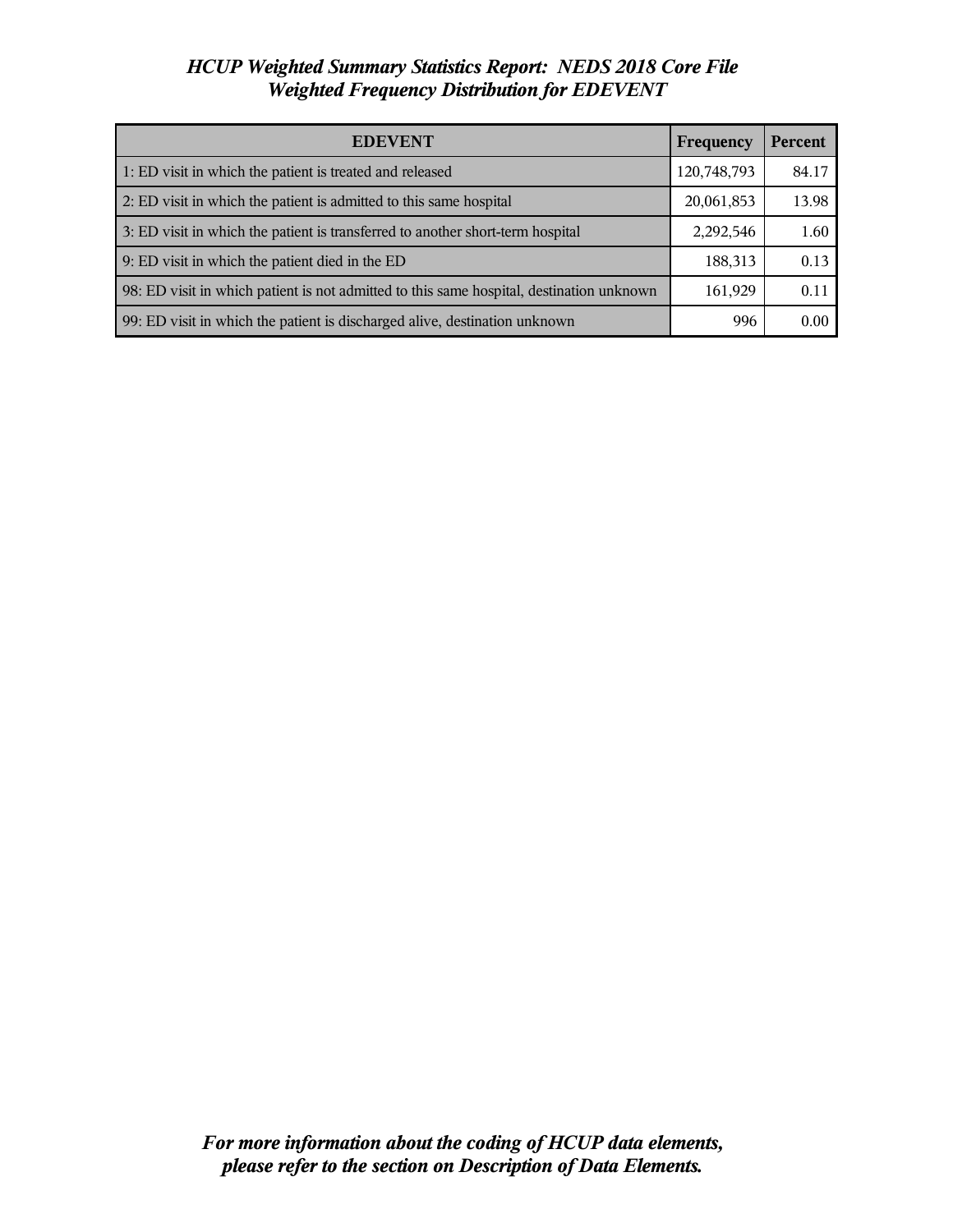| <b>FEMALE</b>    | Frequency  | <b>Percent</b> |
|------------------|------------|----------------|
| : Missing        | 5,311      | 0.00           |
| .A: Invalid      | 107        | 0.00           |
| .C: Inconsistent | 2,365      | 0.00           |
| $0:$ Male        | 64,150,812 | 44.72          |
| $1:$ Female      | 79,295,835 | 55.28          |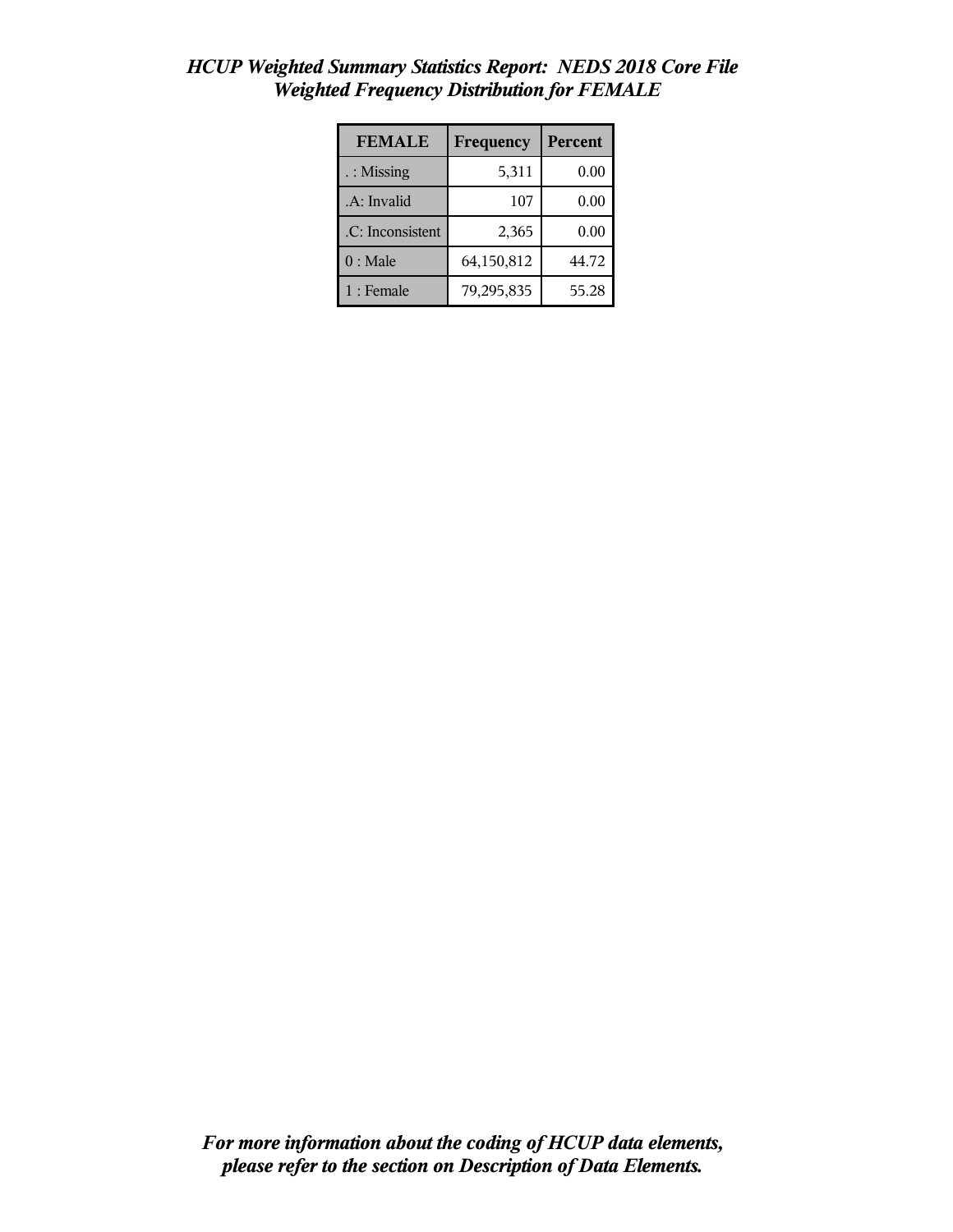| <b>HCUPFILE</b> | Frequency   | Percent |
|-----------------|-------------|---------|
| <b>SEDD</b>     | 123,392,577 | 86.02   |
| I SID           | 20,061,853  | 13.98   |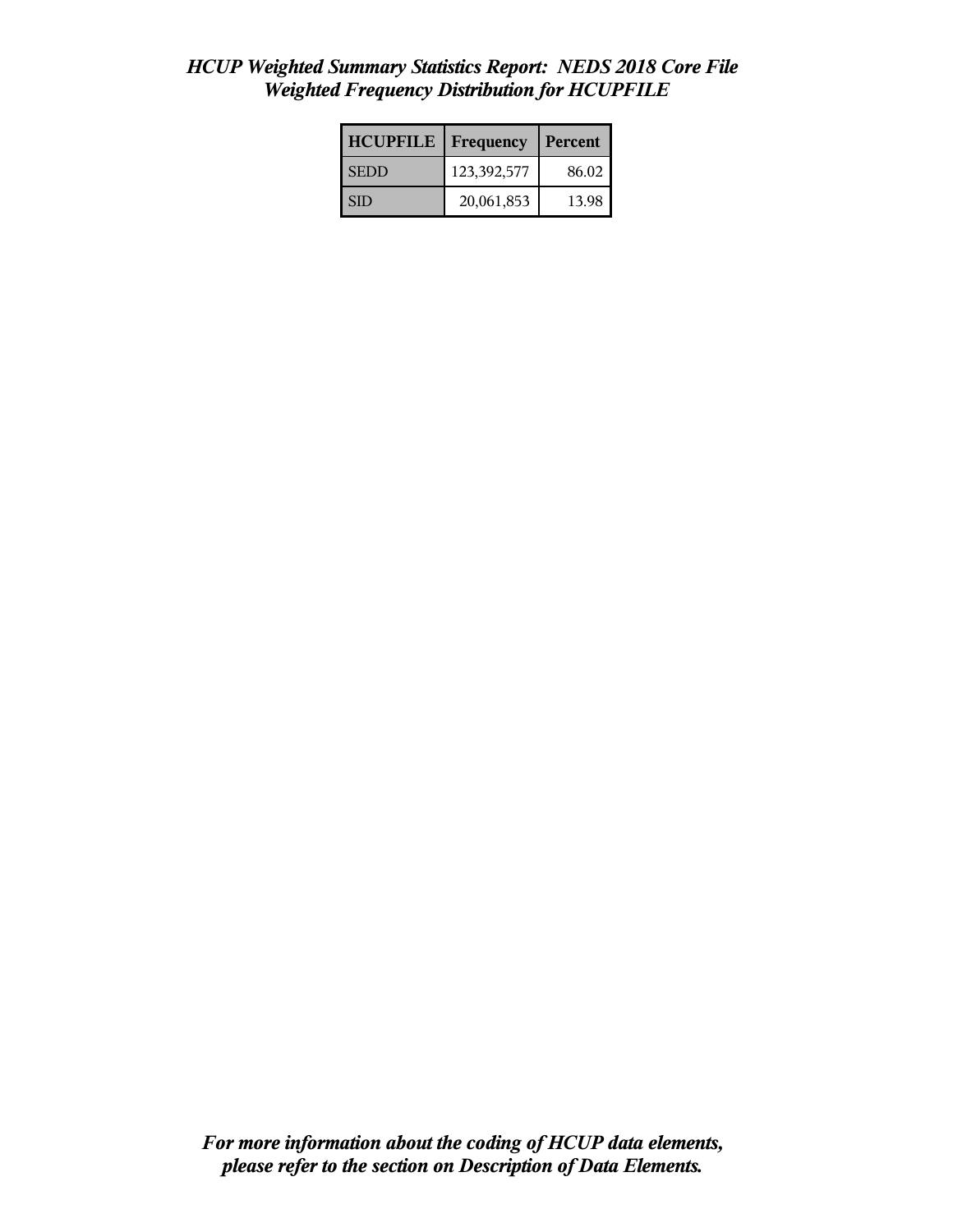| <b>I10 DX1</b>         | Frequency   | Percent |
|------------------------|-------------|---------|
| <b>Blank</b>           | 57,891      | 0.04    |
| Valid DX               | 143,392,471 | 99.96   |
| Inconsistent DX (incn) | 1,212       | 0.00    |
| Invalid DX (invl)      | 2,856       | 0.00    |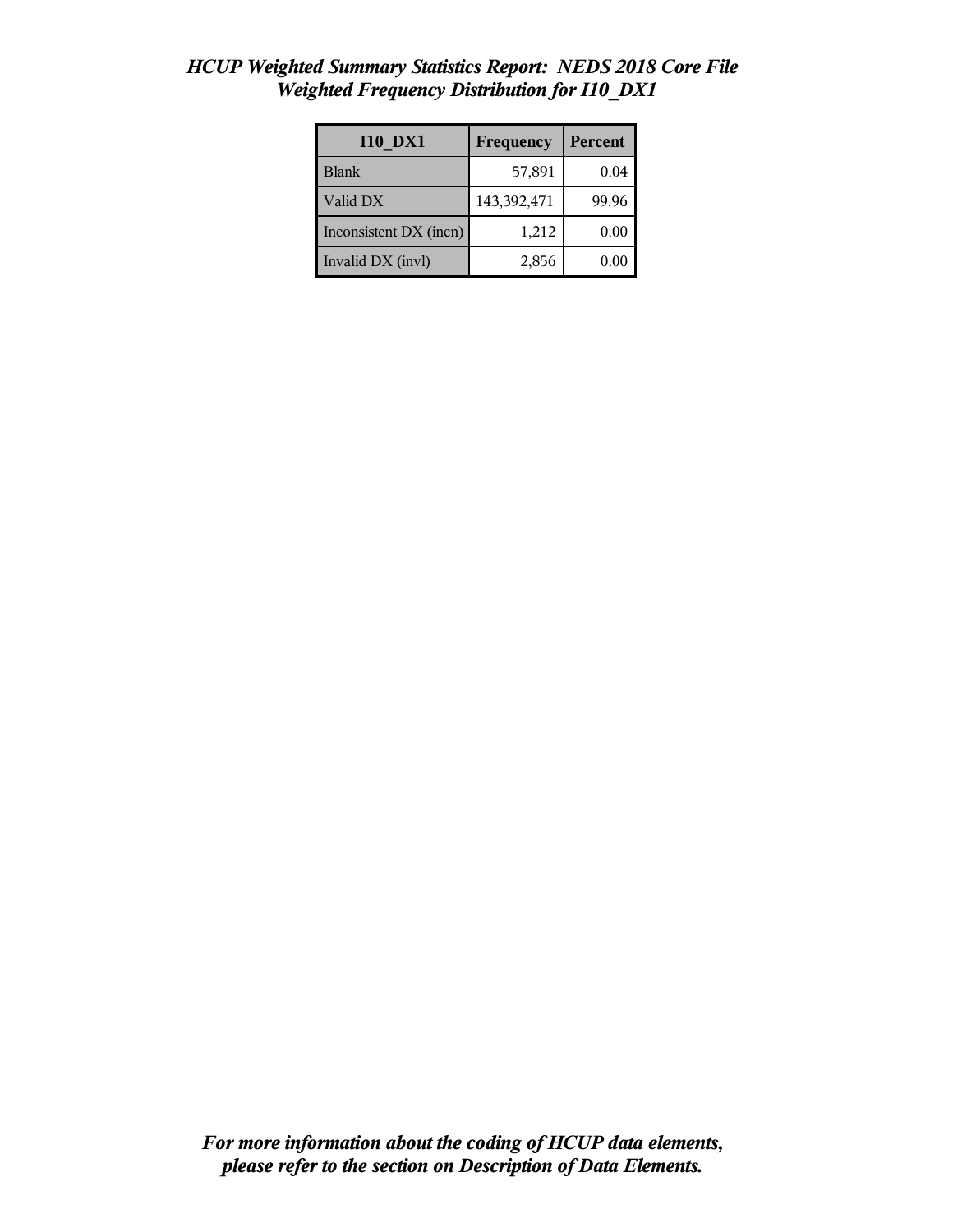| <b>I10 INJURY</b>                                  | Frequency   | Percent |
|----------------------------------------------------|-------------|---------|
| 0: No injury                                       | 115,850,370 | 80.76   |
| 1: Injury in the first-listed diagnosis            | 24,708,134  | 17.22   |
| 2: Injury in the diagnoses other than first-listed | 2,895,926   | 2.02    |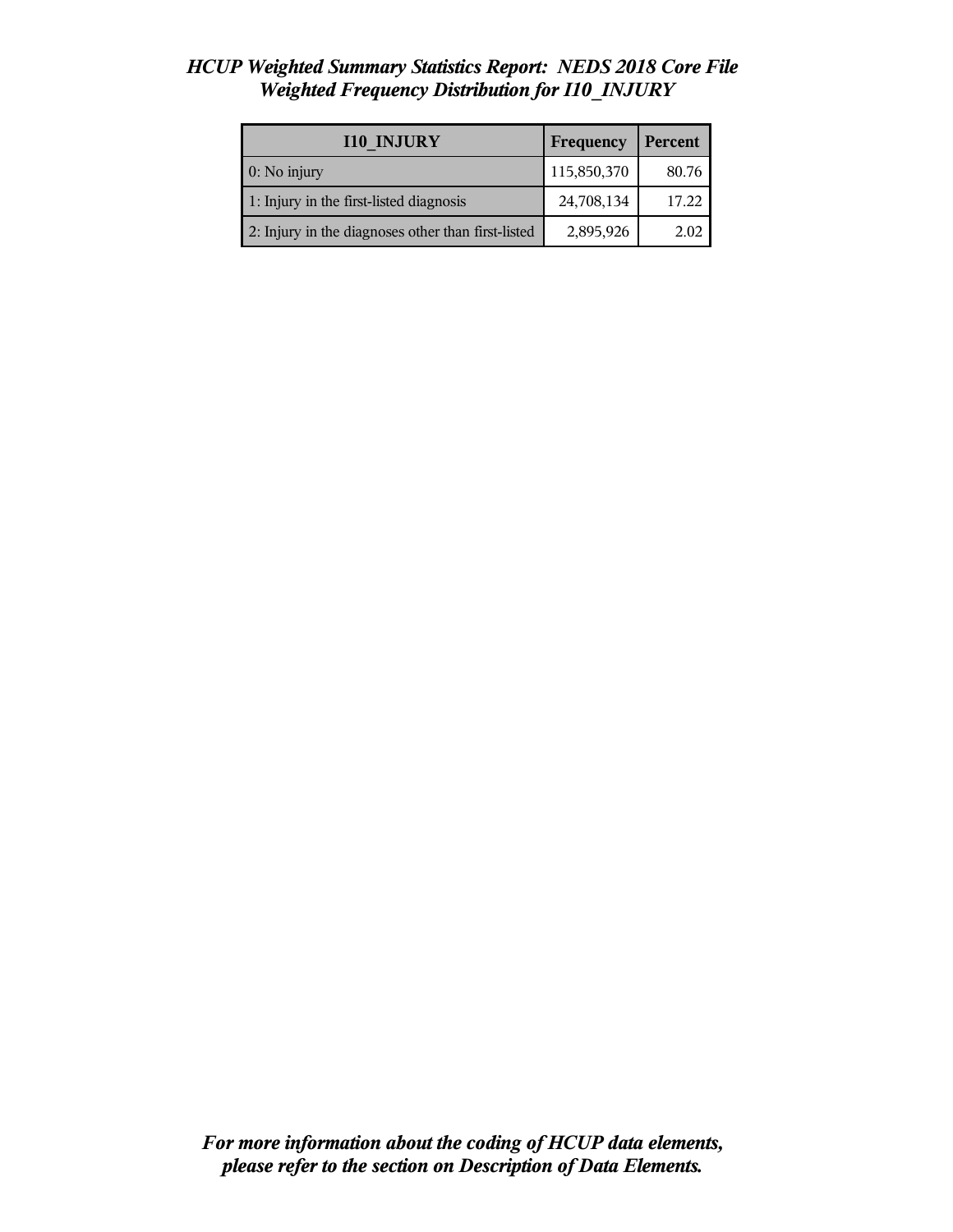| <b>I10 MULTINJURY</b>                                              | Frequency   | Percent |
|--------------------------------------------------------------------|-------------|---------|
| 0: One or no injury diagnosis reported                             | 135,958,075 | 94.77   |
| 1: More than one injury diagnosis reported, regardless of position | 7,496,355   | 5.23    |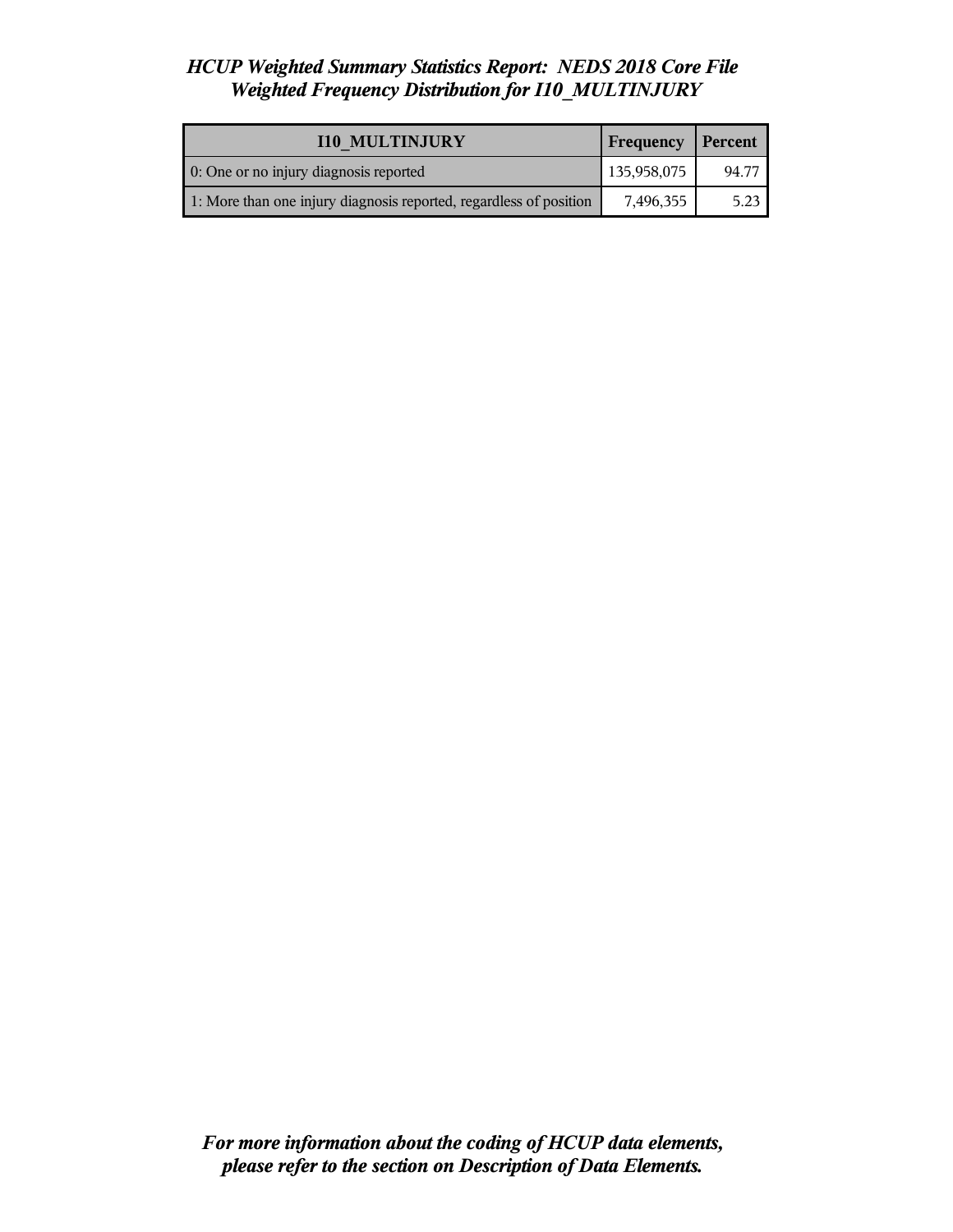| <b>I10 NDX</b>          | Frequency  | Percent |
|-------------------------|------------|---------|
| $\boldsymbol{0}$        | 50,935     | 0.04    |
| $\mathbf{1}$            | 24,112,260 | 16.81   |
| $\overline{c}$          | 24,877,084 | 17.34   |
| $\overline{\mathbf{3}}$ | 20,358,667 | 14.19   |
| $\overline{4}$          | 15,569,601 | 10.85   |
| 5                       | 11,720,287 | 8.17    |
| 6                       | 8,470,675  | 5.90    |
| 7                       | 6,304,509  | 4.39    |
| 8                       | 4,846,508  | 3.38    |
| 9                       | 3,921,820  | 2.73    |
| 10                      | 3,396,114  | 2.37    |
| 11                      | 2,605,962  | 1.82    |
| 12                      | 2,219,926  | 1.55    |
| 13                      | 1,898,845  | 1.32    |
| 14                      | 1,633,634  | 1.14    |
| 15                      | 1,676,861  | 1.17    |
| 16                      | 1,294,985  | 0.90    |
| 17                      | 1,137,437  | 0.79    |
| 18                      | 1,176,549  | 0.82    |
| 19                      | 851,005    | 0.59    |
| 20                      | 759,660    | 0.53    |
| 21                      | 651,350    | 0.45    |
| 22                      | 543,907    | 0.38    |
| 23                      | 477,769    | 0.33    |
| 24                      | 615,136    | 0.43    |
| 25                      | 1,179,654  | 0.82    |
| 26                      | 297,276    | 0.21    |
| 27                      | 191,388    | 0.13    |
| 28                      | 108,529    | 0.08    |
| 29                      | 81,256     | 0.06    |
| 30                      | 180,174    | 0.13    |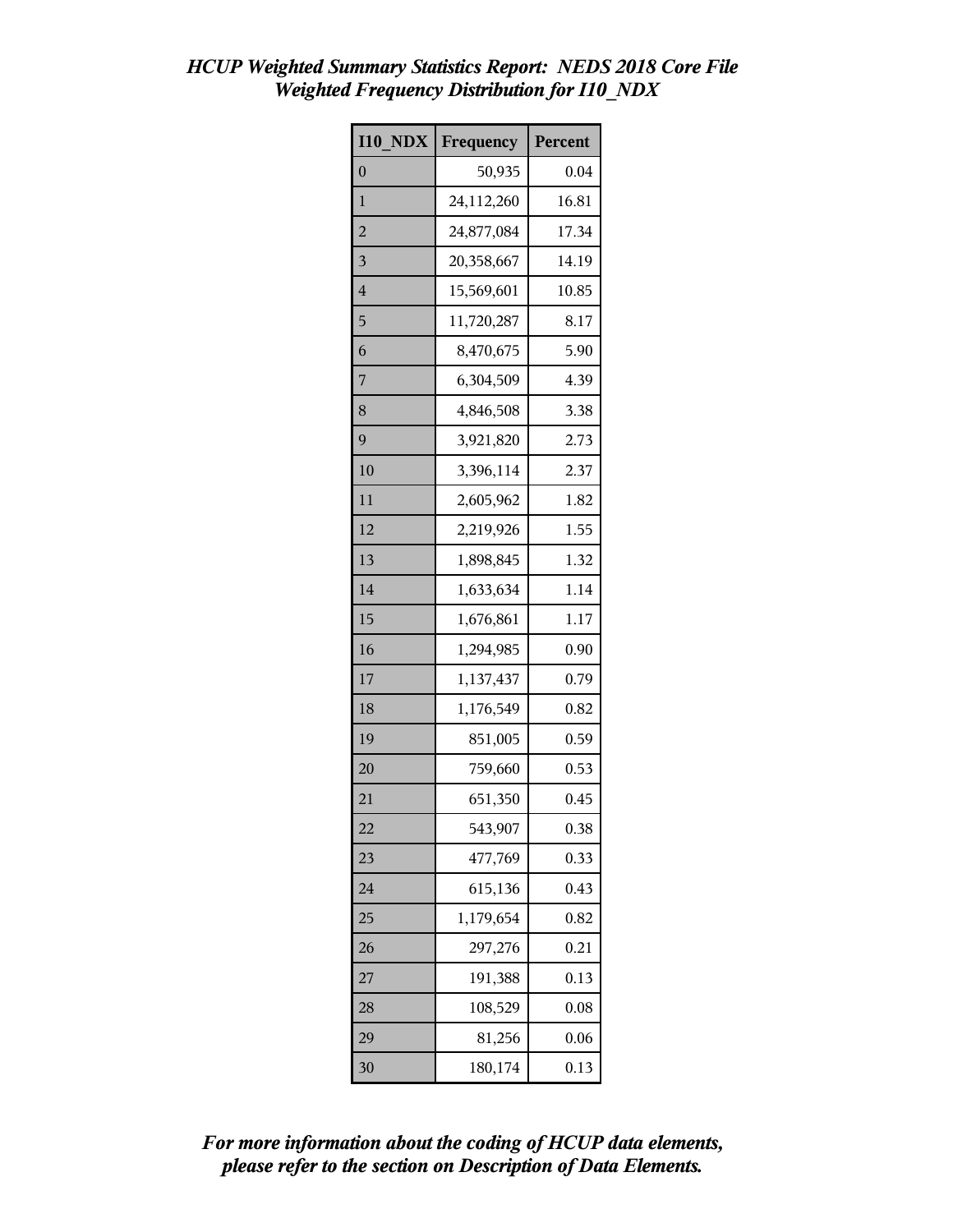| <b>I10 NDX</b> | Frequency | Percent |
|----------------|-----------|---------|
| 31             | 79,090    | 0.06    |
| 32             | 36,714    | 0.03    |
| 33             | 25,119    | 0.02    |
| 34             | 18,958    | 0.01    |
| 35             | 84,784    | 0.06    |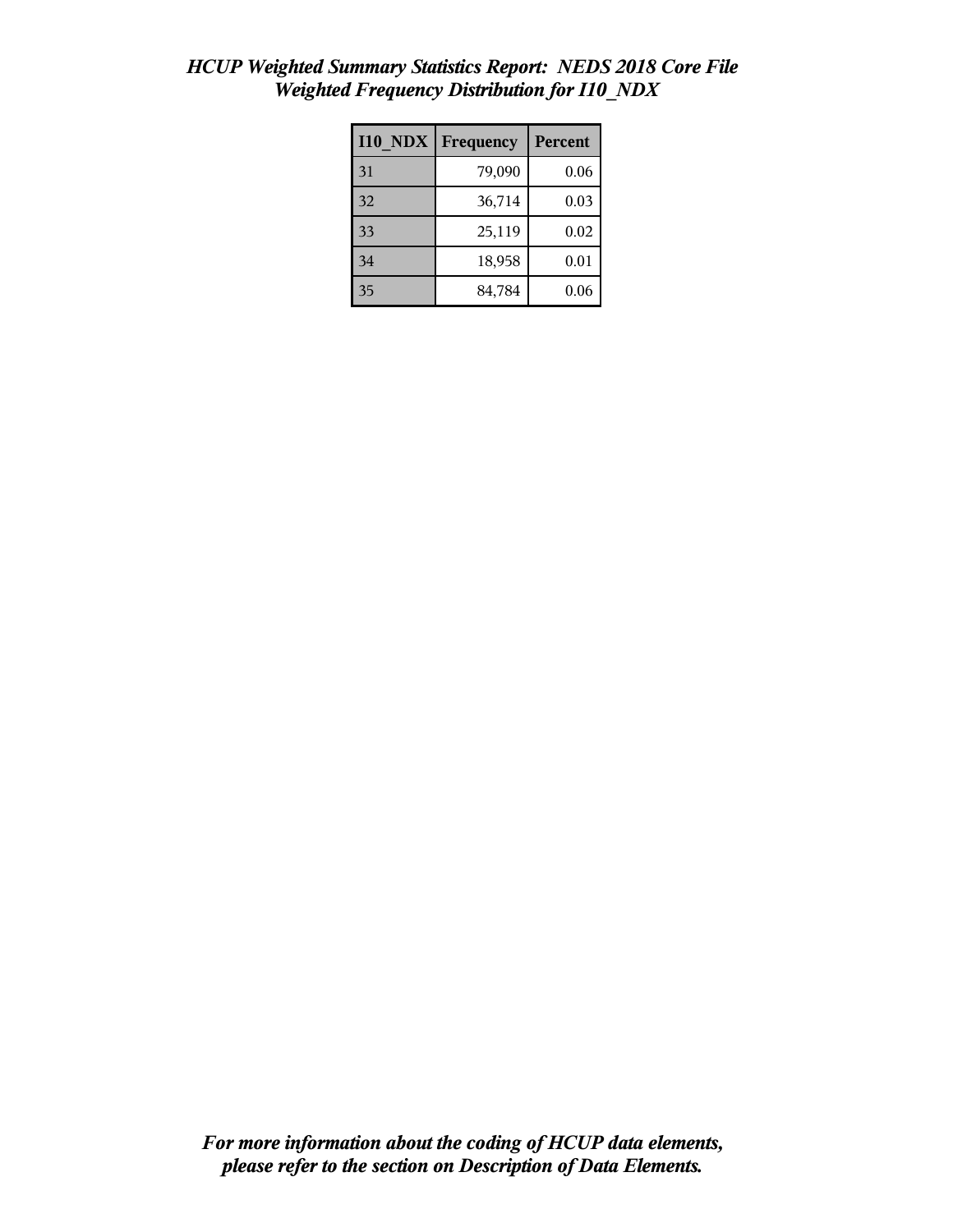| PAY1                  | Frequency  | Percent |
|-----------------------|------------|---------|
| : Missing             | 115,679    | 0.08    |
| .A: Invalid           | 7,631      | 0.01    |
| 1 : Medicare          | 34,530,760 | 24.07   |
| 2 : Medicaid          | 46,586,192 | 32.47   |
| 3 : Private insurance | 39,690,940 | 27.67   |
| 4 : Self-pay          | 16,788,486 | 11.70   |
| 5 : No charge         | 466,319    | 0.33    |
| 6:Other               | 5,268,424  | 3.67    |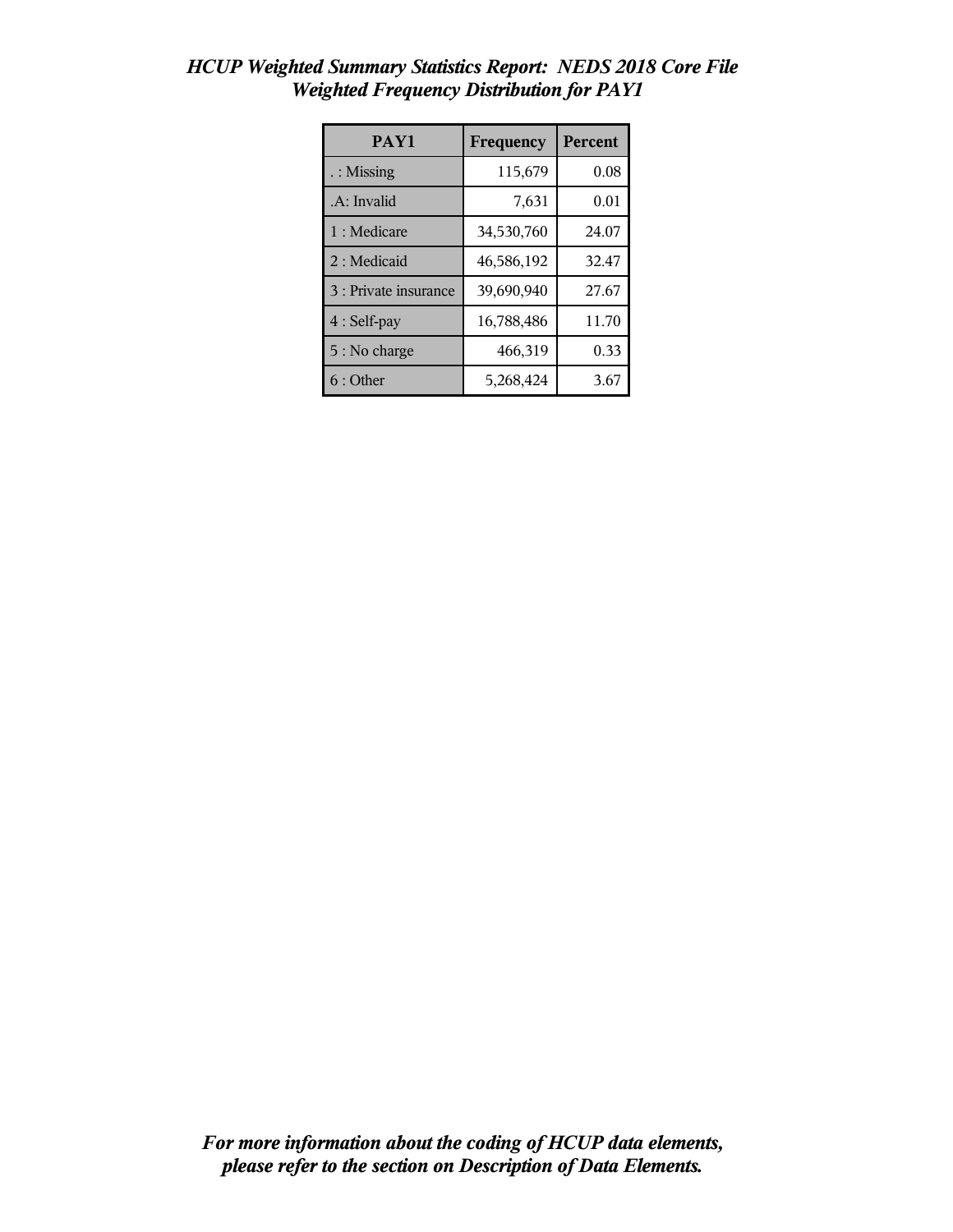| PAY <sub>2</sub>      | Frequency   | Percent |
|-----------------------|-------------|---------|
| $\therefore$ Missing  | 113,539,414 | 79.15   |
| .A: Invalid           | 2,313       | 0.00    |
| 1 : Medicare          | 2,530,040   | 1.76    |
| 2: Medicaid           | 8,227,939   | 5.74    |
| 3 : Private insurance | 8,627,881   | 6.01    |
| 4 : Self-pay          | 8,260,019   | 5.76    |
| 5 : No charge         | 612,534     | 0.43    |
| 6 : Other             | 1,654,291   | 1.15    |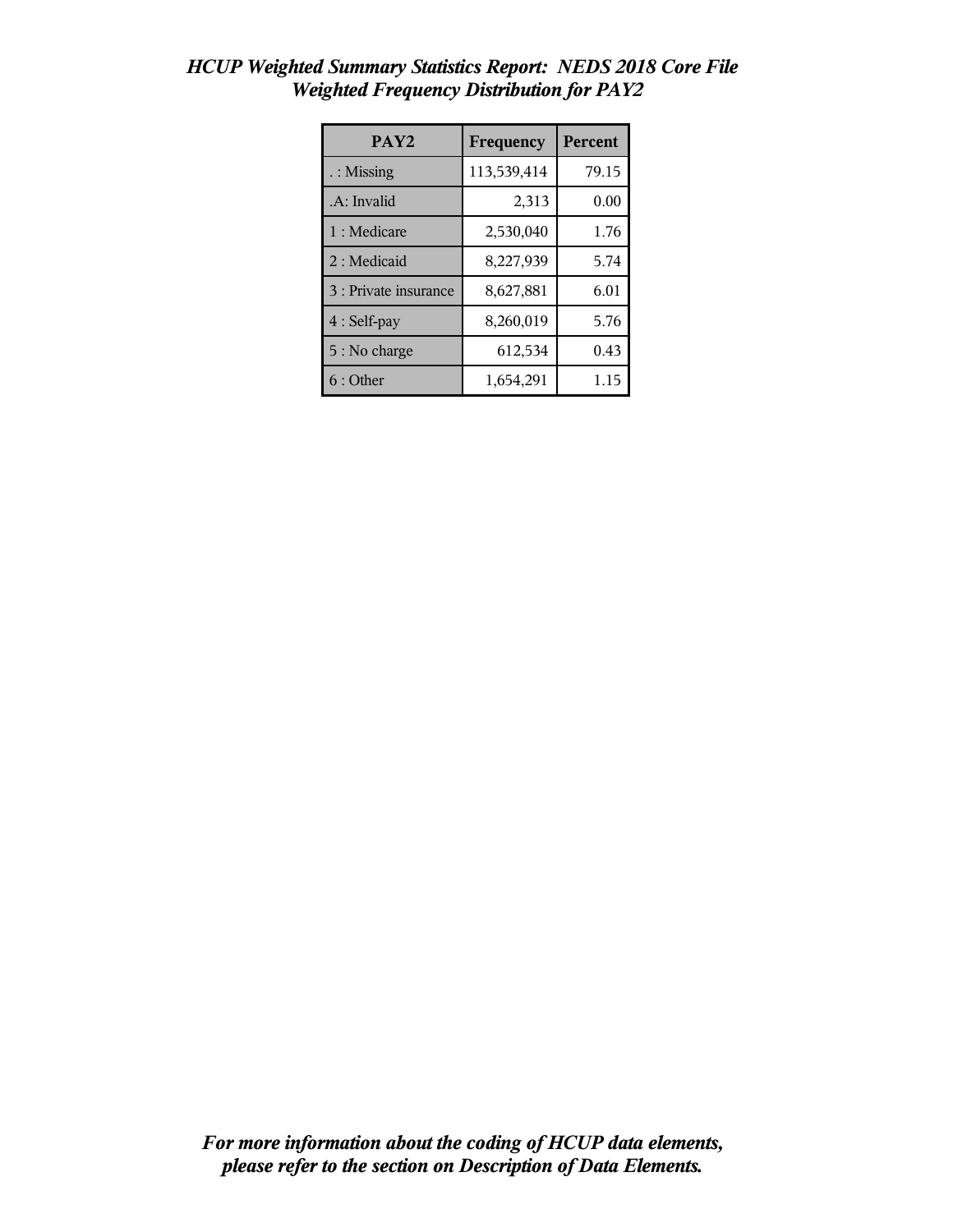| <b>TOTCHG ED</b>     | Frequency  | Percent |
|----------------------|------------|---------|
| $\therefore$ Missing | 20,263,731 | 14.13   |
| .A: Invalid          | $\leq 10$  | * **    |
| .C: Inconsistent     | 238,343    | 0.17    |
| \$100-\$1,000        | 23,543,772 | 16.41   |
| \$1,001-\$5,000      | 71,764,931 | 50.03   |
| \$5,001-\$10,000     | 17,350,136 | 12.09   |
| \$10,001-\$50,000    | 10,027,832 | 6.99    |
| \$50,001-\$75,000    | 192,852    | 0.13    |
| Over \$75,000        | 72,831     | 0.05    |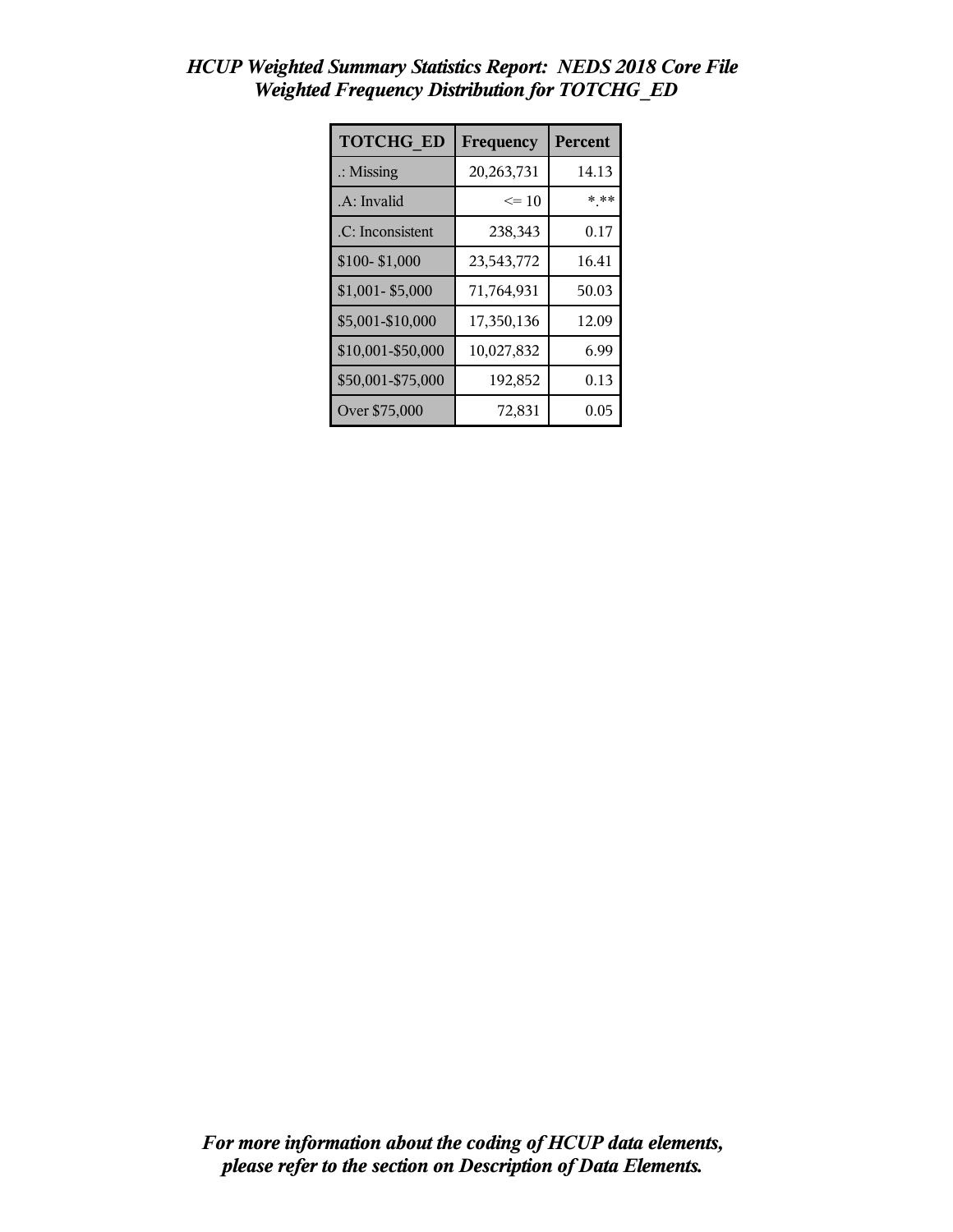|      | <b>YEAR</b> Frequency | Percent  |
|------|-----------------------|----------|
| 2018 | 143,454,430           | 100.00 l |